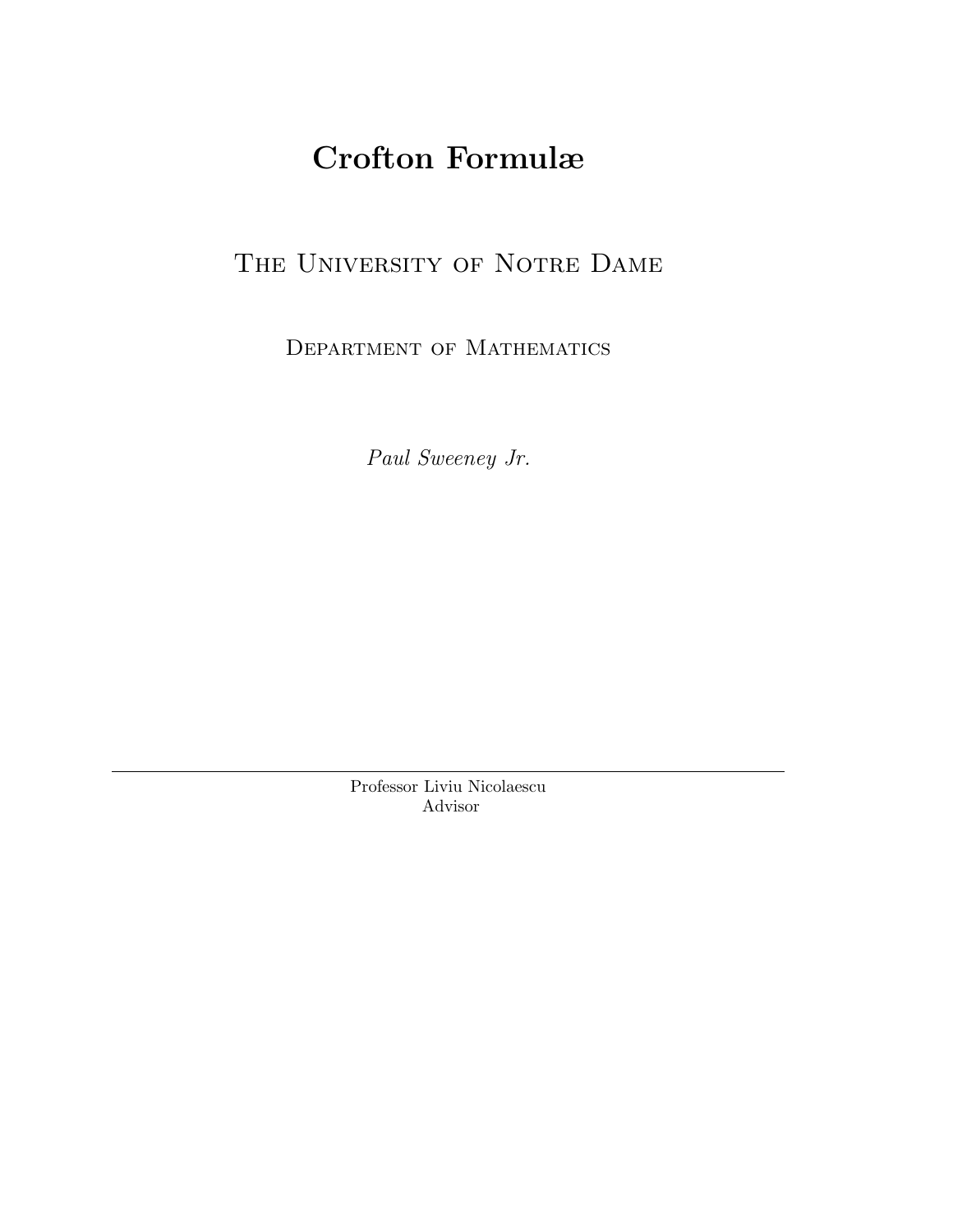### **CONTENTS**

| Introduction                             |                |
|------------------------------------------|----------------|
| 1. Jacobians of a Linear Map             | $\overline{2}$ |
| 2. The Coarea Formula                    | 5              |
| 3. Affine Hyperplanes                    | 8              |
| 4. The Crofton formula for Curves        | 9              |
| 5. Affine Lines                          | 16             |
| 6. The Crofton Formula for Hypersurfaces | 17             |
| References                               | 22             |

#### <span id="page-1-0"></span>**INTRODUCTION**

Integral geometry aims to provide geometric descriptions of statistical invariants of various ensembles of geometric objects. For example, it studies the relationship between the expectation of random variables and geometric quantities such as length and area. The field of integral geometry is inseparable from the Buffon Needle problem. The problem asks given a floor with equally spaced parallel lines at distance  $d$  apart and a needle of length  $\ell < d$ , what is the probability the needle will land on a line.<sup>[1](#page-1-1)</sup>

However, problems of this type reached an impasse in the paradoxes described by J. Bertrand. One such paradox is: given a unit circle what is the probability that the length of a Bertrand. One such paradox is: given a unit circle what is the probability that the length of a<br>random chord is greater than  $\sqrt{3}$ . If a random chord is determined by its midpoint described in rectangular coordinates, then the probability is  $\frac{1}{4}$ . If a random chord is determined by its midpoint described in polar coordinates, then the probability is  $\frac{1}{2}$ . If a random chord is determined by its end points described in polar coordinates, then the probability is  $\frac{1}{3}$ . This paradox was rectified when Poincaré suggested that defining the probability of a geometric event should be invariant with respect to the natural symmetry group of that particular geometric problem.

The Crofton formula which was first proved for curves in the plane by M. Crofton is a classical integral geometry result. The result by M. Crofton says given a curve  $C$  in the plane, consider the function  $|C \cap L|$  where L is an affine line in the plane. Then

$$
\int_{\mathbf{Graff}^1(\mathbb{R}^2)} |C \cap L| dL = 2 \operatorname{length}(C),
$$

where  $\mathbf{Graff}^1(\mathbb{R}^2)$  is the set of affine lines in the plane and dL denotes a measure on  $\mathbf{Graff}^1(\mathbb{R}^2)$  that is invariant under the group of rigid motions of the Euclidean plane. This paper explains generalizations of the classical Crofton formula. More precisely, we discuss the Crofton formula for a  $C^2$ -curve in  $\mathbb{R}^N$  and a codimension 1 submanifold of  $\mathbb{R}^N$ . Note that in the special case  $N = 2$ , a curve in  $\mathbb{R}^2$  is also a codimension 1 submanifold of  $\mathbb{R}^2$ .

The paper begins with a discussion of jacobians of differentiable maps between Riemann manifolds and describes several practical methods of computing them. Section [2](#page-5-0) describes a key theorem to the proofs of the Crofton formula, namely the coarea formula. We present two versions of this formula: the Riemannian version and also a version for densities. In

1

<span id="page-1-1"></span><sup>&</sup>lt;sup>1</sup>Special thanks to my advisor Professor Liviu Nicolaescu whose patient expertise was essential to my understanding of these Crofton Formulæ and through out the writing of my senior thesis.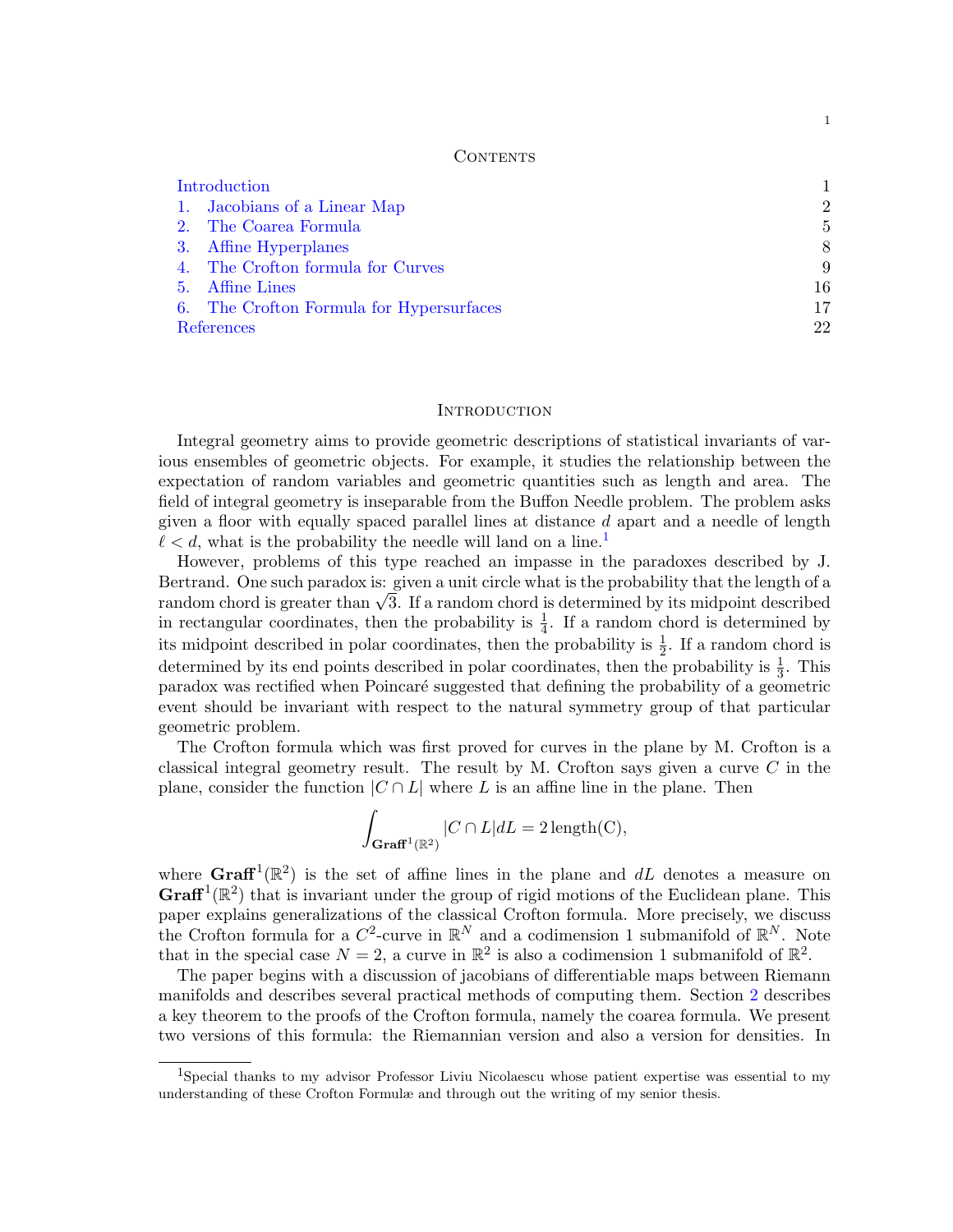Section [3](#page-8-0) we describe basic geometric facts concerning the Grassmannian of affine hyperplanes which are needed in the proof of Theorem [4.1](#page-9-1) which is the Crofton formula for a  $C^2$ -curve in  $\mathbb{R}^N$ . In Section [5](#page-16-0) we describe a density on the space of affine lines that is invariant with respect to the action of the group of rigid motions of the ambient space. This density is needed in the statement and proof of Theorem [6,](#page-17-0) the Crofton formula for an  $(N-1)$ -dimensional submanifold of  $\mathbb{R}^N$ .

### 1. Jacobians of a Linear Map

<span id="page-2-0"></span>**Definition 1.1.** Suppose that U and V are Euclidean spaces of dimensions  $n + k$  and k respectively, where  $k, n \geq 0$ . Given a linear map  $A: U \to V$ , the quantity

$$
J_A:=\sqrt{\det AA^*}
$$

is called the Jacobian of the linear map  $A$ .

**Example 1.2.** (a) Suppose that  $L: U \to \mathbb{R}$  is a linear functional and  $e_1, \ldots, e_n$  is an orthonormal basis of U. If  $L_i = L(e_i)$  then

$$
J_L = ||L|| = \sqrt{L_1^2 + \dots + L_n^2}.
$$

(b) Let  $A: U \to V$  be a linear map between two Euclidean spaces. Then  $J_A = 0$  if and only if A is not surjective. Indeed  $J_A = 0$  if and only if ker  $AA^* \neq 0$ . Observe that  $\ker AA^* = \ker A^* = R(A)^{\perp}$ , where  $R(A)$  denotes the range of A.

<span id="page-2-1"></span>**Lemma 1.3.** Suppose that U and V are Euclidean spaces of dimension  $n + k$  and k respectively, where  $k, n \geq 0$ , and  $A : U \to V$  is a surjective linear map. Then there exist Euclidean coordinates  $x^1, \ldots, x^{n+k}$  on U, Euclidean coordinates  $y^1, \ldots, y^k$  on V and positive numbers  $\mu_1, \ldots, \mu_k$  such that, in these coordinates the operator A is described by

$$
y^j = \mu_j x^j, \ \ 1 \le j \le k.
$$

The numbers  $\mu_1^2, \ldots, \mu_k^2$  are the eigenvalues of the positive symmetric operator  $AA^*: V \rightarrow$ V so that √

$$
\mu_1 \cdots \mu_k = \sqrt{\det AA^*} = J_A.
$$

*Proof.* Let W denote the orthogonal complement of ker A in U. Denote by  $A_0$  the restriction of A to W so that  $A_0: W \to V$  is a linear isomorphism. Note that W coincides with the range of the adjoint operator  $A^* : V \to U$  so that

$$
A_0 A_0^* = A A^*.
$$

We want to find a linear isometry  $R: V \to W$  such that the operator

$$
B=A_0R:V\to V
$$

is symmetric. Note that since R is an isometry we have  $R^{-1} = R^*$ . Moreover we have a commutative diagram  $\Lambda$ 

$$
W \xrightarrow{\phantom{a_0}} V
$$
  

$$
R \downarrow \qquad \qquad \downarrow \downarrow \downarrow
$$
  

$$
V \xrightarrow{\phantom{a_0}} V
$$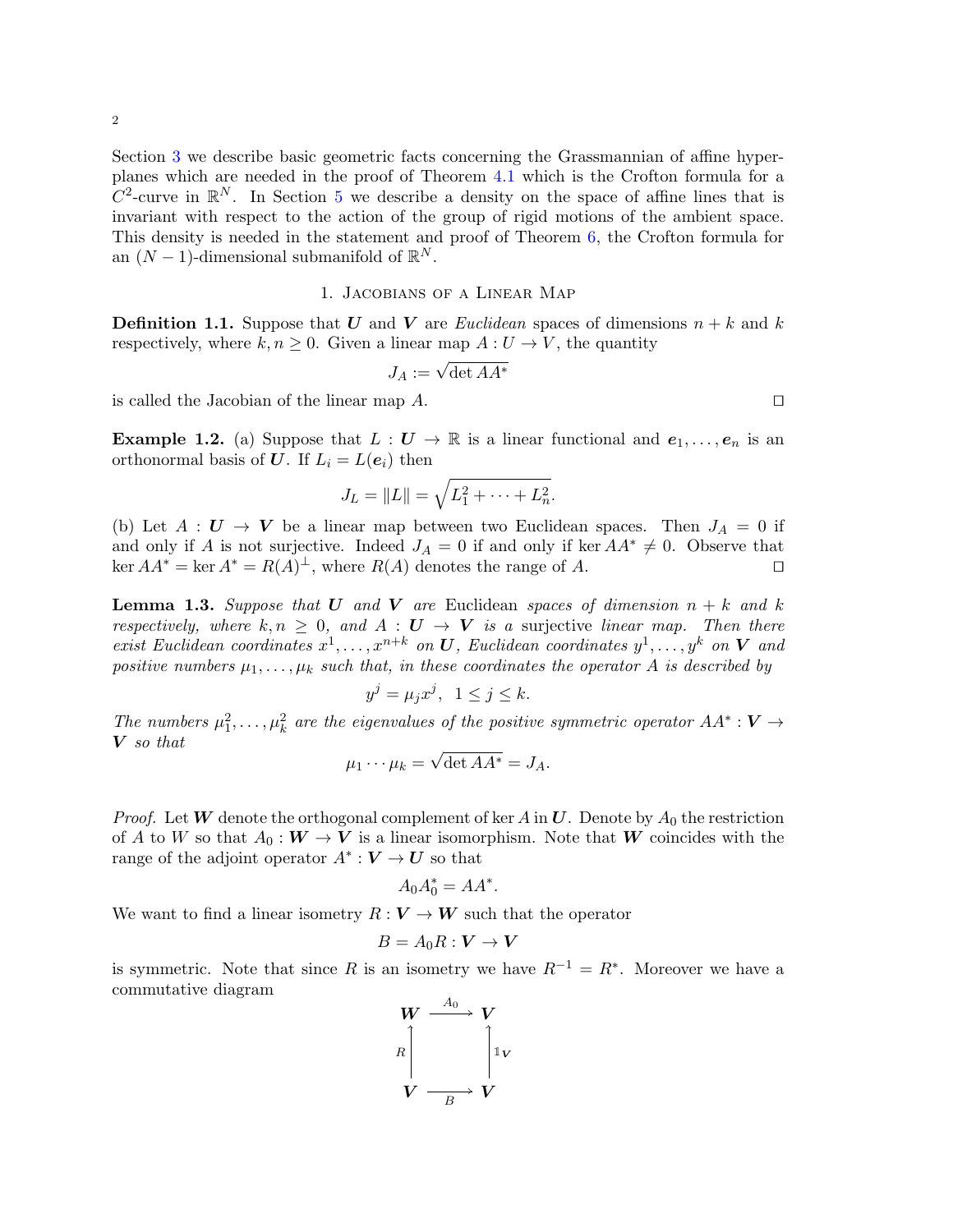Note that  $A_0 A^* : V \to V$  is positive and symmetric. We define

$$
R:=A_0^*(A_0A_0^*)^{-1/2}:\boldsymbol{V}\to\boldsymbol{W}.
$$

Let us show that R is indeed an isometry. Indeed, for any  $v \in V$  we have

$$
(R\boldsymbol{v}, R\boldsymbol{v}) = \left(A_0^*(A_0A_0^*)^{-1/2}\boldsymbol{v}, A_0^*(A_0A_0^*)^{-1/2}\boldsymbol{v}\right) = \left((A_0A_0^*)^{-1/2}\boldsymbol{v}, A_0A_0^*(A_0A_0^*)^{-1/2}\boldsymbol{v}\right)
$$

$$
= \left((A_0A_0^*)^{-1/2}\boldsymbol{v}, (A_0A_0^*)^{1/2}\boldsymbol{v}\right) = (\boldsymbol{v}, \boldsymbol{v}).
$$

Clearly  $A_0R = A_0A_0^*(A_0A_0^*)^{-1/2} = (A_0A_0^*)^{1/2}$  is symmetric. Now choose an orthonormal basis that diagonalizes  $B$ . Transport it via  $R$  to an orthonormal basis of  $W$ . With respect to these bases of  $W$  and  $V$  the operator  $A$  is described by a diagonal matrix with entries consisting of the eigenvalues of  $A_0R = (A_0A_0^*)^{1/2}$ .

 $\Box$ 

It is convenient to give a more explicit description of  $J_A$ . This relies on the concept of Gramm determinant. More precisely, given a collection of vectors  $u_1, \ldots, u_k$  in an Euclidean space  $U$  we define their *Gramm determinant* (or *Grammian*) to be the quantity

$$
\mathbb{G}(\boldsymbol{u}_1,\ldots,\boldsymbol{u}_k):=\det\mathbb{G}(\boldsymbol{u}_1,\ldots,\boldsymbol{u}_k),\;\;\mathbb{G}(\boldsymbol{u}_1,\ldots,\boldsymbol{u}_k):=\Big(\,(\boldsymbol{u}_i,\boldsymbol{u}_j)_\boldsymbol{U}\,\Big)_{1\leq i,j\leq k},
$$

where  $(-,-)_U$  denotes the inner product in U. Geometrically,  $\sqrt{\mathbb{G}(u_1,\ldots,u_k)}$  is the k-dimensional volume of the parallelipiped spanned by the vectors  $u_1, \ldots, u_k$ ,

$$
P(\boldsymbol{u}_1,\ldots,\boldsymbol{u}_k)=\Big\{\sum_{j=1}^k t_j\boldsymbol{u}_j;\ \ t_j\in[0,1]\Big\}.
$$

Equivalently

$$
\mathbb{G}(\boldsymbol{u}_1,\ldots,\boldsymbol{u}_k) = \big(\,\boldsymbol{u}_1 \wedge \cdots \wedge \boldsymbol{u}_k, \boldsymbol{u}_1 \wedge \cdots \wedge \boldsymbol{u}_k\,\big)_{\Lambda^k \boldsymbol{U}}
$$

where  $(-,-)_{\Lambda^k U}$  denotes the inner product on  $\Lambda^k U$  induced by the inner product in U. Note that  $\mathbb{G}(u_1,\ldots,u_k)=0$  iff the vectors  $u_1,\ldots,u_k$  are linearly dependent and

$$
\mathbb{G}(\boldsymbol{u}_1,\ldots,\boldsymbol{u}_k)=1
$$

if the vectors  $u_1, \ldots, u_k$  form an orthonormal system.

**Lemma 1.4.** Let  $A: U \to V$  be as in Lemma [1.3.](#page-2-1) Fix a basis  $f_{k+1}, \ldots, f_{n+k}$  of  $U_0 :=$ ker A and vectors  $u_1, \ldots, u_k \in U$  such that the vectors  $Au_1, \ldots, Au_k$  span  $V$ . Then

$$
J_A^2 = \frac{\mathbb{G}(A\boldsymbol{u}_1,\ldots A\boldsymbol{u}_k)\mathbb{G}(\boldsymbol{f}_{k+1},\ldots,\boldsymbol{f}_{n+k})}{\mathbb{G}(\boldsymbol{u}_1,\ldots,\boldsymbol{u}_k,\boldsymbol{f}_{k+1},\ldots,\boldsymbol{f}_{n+k})}.
$$
(1.1)

*Proof.* We first prove the result when dim  $U = \dim V$ . In this case the collection  $u_1, \ldots, u_k$ is a basis of U. Fix an orthonormal basis  $e_1, \ldots, e_k$  of U denote by  $T: U \to U$  the linear operator

 $e_j \mapsto u_j$ .

Then

$$
\mathbb{G}(\boldsymbol{u}_1,\ldots,\boldsymbol{u}_k)=\det T^*T,
$$

 $\mathbb{G}(A\boldsymbol{u}_1,\dots A\boldsymbol{u}_k)=\det((AT)^*(AT))=|\det T^*|\det AA^*|\det T|=J_A^2\det TT^*.$ 

To deal with the general case, we denote by  $P_0$  the orthogonal projection onto  $U_0$ . Now define

$$
\widehat{A}: \boldsymbol{U} \to \boldsymbol{V} := \boldsymbol{V} \oplus \boldsymbol{U}_0, \ \ \boldsymbol{u} \mapsto A\boldsymbol{u} \oplus P_0\boldsymbol{u}.
$$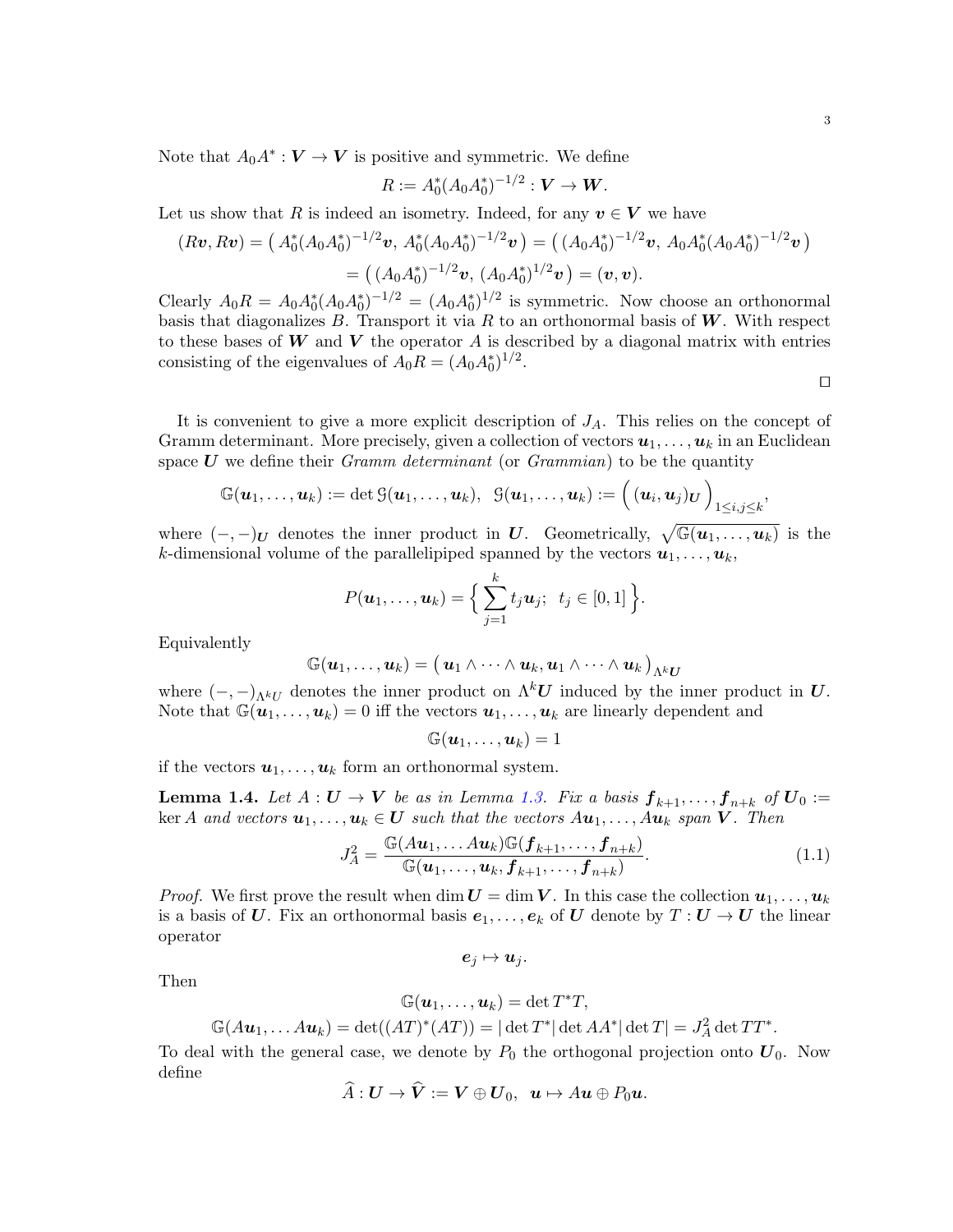we equip  $\hat{V}$  with the product Euclidean structure.

Let us observe that

$$
J_A = J_{\widehat{A}}.
$$

Indeed, with respect to the direct sum decomposition  $\hat{V} = V \oplus U_0$  the operator  $\hat{A}\hat{A}^*$  has the block decomposition

$$
\widehat{A}\widehat{A}^* = \left[ \begin{array}{cc} AA^* & 0 \\ 0 & \mathbb{1}_{\boldsymbol{U}_0} \end{array} \right]
$$

so that

 $\det \widehat{A}\widehat{A}^* = \det AA^*.$ 

Observe that in  $\Lambda^{k+n}(\boldsymbol{V} \oplus \boldsymbol{U}_0)$  we have the equality

$$
\hat{A}u_1\wedge\cdots\hat{A}u_k\wedge f_{k+1}\wedge\cdots\wedge f_{k+n}=A u_1\wedge\cdots A u_k\wedge f_{k+1}\wedge\cdots\wedge f_{k+n}
$$

so that

$$
\mathbb{G}(\widehat{A}u_1,\ldots,\widehat{A}u_k,\widehat{A}f_{k+1},\ldots,\widehat{A}f_{n+k})=\mathbb{G}(\widehat{A}u_1,\ldots,\widehat{A}u_k,f_{k+1},\ldots,f_{n+k})
$$

$$
\mathbb{G}(A\boldsymbol{u}_1,\ldots,A\boldsymbol{u}_k,\boldsymbol{f}_{k+1},\ldots,\boldsymbol{f}_{n+k})=\mathbb{G}(A\boldsymbol{u}_1,\ldots A\boldsymbol{u}_k)\mathbb{G}(\boldsymbol{f}_{k+1},\ldots,\boldsymbol{f}_{n+k}).
$$

Now apply the first part of the proof to deduce that

$$
J_A^2 = J_{\widehat{A}}^2 = \frac{\mathbb{G}(\widehat{A}u_1,\ldots,\widehat{A}u_k,\widehat{A}f_{k+1},\ldots,\widehat{A}f_{n+k})}{\mathbb{G}(u_1,\ldots,u_k,f_{k+1},\ldots,f_{n+k})} = \frac{\mathbb{G}(Au_1,\ldotsAu_k)\mathbb{G}(f_{k+1},\ldots,f_{n+k})}{\mathbb{G}(u_1,\ldots,u_k,f_{k+1},\ldots,f_{n+k})}.
$$

**Definition 1.5.** Suppose  $q$  is a Riemannian metric on the smooth manifold  $M$ . The volume density defined by g is the density denoted by  $|dV_g|$  which associates to each  $e \in$  $C^{\infty}(\det TM)$  the pointwise length

$$
x \mapsto |e(x)|_g.
$$

If  $(U_\alpha,(x_\alpha^i))$  is an atlas of M, then on each  $U_\alpha$  we have top degree forms

$$
dx_{\alpha} := dx_{\alpha}^1 \wedge \cdots \wedge dx_{\alpha}^m,
$$

to which we associate the density  $|dx_{\alpha}|$ . In the coordinates  $(x_{\alpha}^{i})$  the metric g can be described as

$$
g=\sum_{i,j}g_{\alpha;ij}dx^i_\alpha\otimes dx^j_\alpha.
$$

We denote by  $|g_{\alpha}|$  the determinant of the symmetric matrix  $g_{\alpha} = (g_{\alpha;ij})_{1i,jm}$ . Then the restriction of  $|dV_q|$  to  $U_\alpha$  has the description

$$
|dV_g| = \sqrt{|g_\alpha|}|dx_\alpha|
$$

Suppose now that X and Y are Reimannian manifolds of dimensions  $n+k$  and respectively k,  $n \geq 0$  equipped with Riemannian metrics  $g_X$  and  $g_Y$ . We denote by  $|dV_X|$  and  $|dV_Y|$  the volume densities induced by  $g_X$  and respectively  $g_Y$ .

Suppose that  $F: X \to Y$  is a  $C^1$ -map such that for any  $p \in M$  the differential

$$
D_{\boldsymbol{p}}F: T_{\boldsymbol{p}}X \to T_{F(\boldsymbol{p})}Y
$$

is surjective. We denote by  $J_F(p)$  the Jacobian of this map.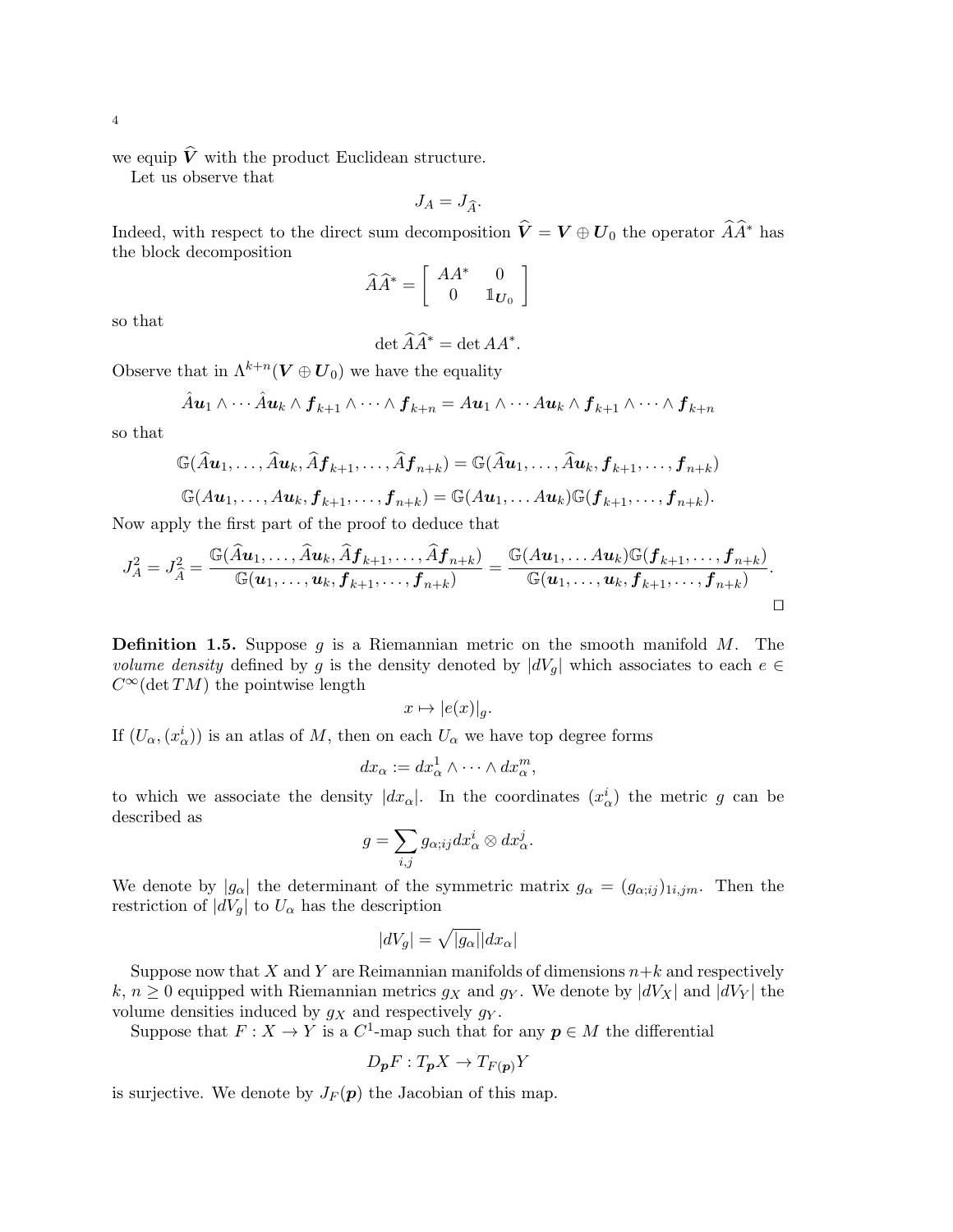#### 2. The Coarea Formula

<span id="page-5-0"></span>To develop the coarea formula we need the concept of a Hausdorff measure. Suppose  $(X, d)$  is a separable metric space. Fix a nonnegative real number r. For any positive number  $\delta$  and any set  $S \subset X$  we set

$$
H_{\delta}^r(S) := \frac{\omega_r}{2^r} \inf \left\{ \sum_{j\geq 1} (\operatorname{diam} B_j)^r; \ \ S \subset \bigcup_{j\geq 1} B_j, \ \operatorname{diam} B_j < \delta \right\}.
$$

Note that if

$$
0 < \delta_0 < \delta_1 \Rightarrow H^r_{\delta_0}(S) \ge H^r_{\delta_1}(S).
$$

Thus the limit

 $\lim_{\delta \searrow 0} H^r_\delta(S)$ 

exists and we denote it by  $H^r$ . We should note for most values of r that  $H^r(S)$  is either 0 or  $\infty$ ; however, there is a unique r called the Hausdorff dimension where the limit is neither 0 nor  $\infty$ . We now choose r to be the Hausdorff dimension of S. The correspondence  $S \mapsto H^r(S)$  is an outer measure satisfying the Caratheodory condition, [\[7,](#page-22-1) Chap.12]

dist 
$$
(S_1, S_2) > 0 \Rightarrow H^r(S_1 \cup S_2) = H^r(S_1) + H^r(S_2)
$$
.

This implies,  $[7,$  Chap. 5, that any Borel set B is measurable with respect to  $H^r$ , i.e.,

$$
H^r(Y) = H^r(Y \cap B) + H^r(Y \setminus B), \ \ \forall Y \subset X.
$$

We denote by  $\sigma_r(X)$  the set of  $H^r$ -measurable subsets of X and by  $\mathcal{H}^r$ , or  $\mathcal{H}_X^r$  the restriction of  $H^r$  to  $\sigma_r(X)$ . The measure  $\mathcal{H}^r$  is called the r-th Hausdorff measure.

**Example 2.1.** (a) If M is a  $C^1$ -manifold of dimension m equipped with a  $C^0$ - Riemann metric q that induces a metric space structure on M, then for any Borel set  $B \subset M$  we have

$$
\mathcal{H}_M^m(B) = \text{vol}_g(B).
$$

In particular,  $\mathcal{H}_{M}^{m}$  coincides with the measure induced by the volume density determined by  $q$ .

(b) If M is a  $C^1$ -submanifold of dimension k of  $C^1$  Riemann manifold X of dimension n, then

$$
\mathcal{H}_X^k(M) = \text{vol}\,(M),
$$

where vol  $(M)$  denotes the volume of M with respect to the Riemann metric induced by the Riemann metric on X.

(c) If X, Y are locally compact metric spaces,  $F: X \to Y$  is a Lipschitz map with Lipschitz constant  $\leq L$ , and  $B \subset X$  is a Borel set, then  $F(B)$  is  $\mathcal{H}_Y^r$ -measurable and

$$
\mathcal{H}_Y^r\big(F(B)\big) \le L^r \mathcal{H}_X^r(B).
$$

For proofs of the above statements (a), (b), (c) we refer to [\[7,](#page-22-1) Chap 12].  $\Box$ 

<span id="page-5-1"></span>**Theorem 2.2** (Eilenberg inequality). Suppose  $(X, d_X)$  is a separable metric space and Y is a  $C^1$  manifold of dimension k equipped with a  $C^0$ -Riemann metric g. Denote by  $d_Y: Y \times Y \to \mathbb{R}$  the metric on Y induced by g. Let  $F: X \to Y$  be a map satisfying the Lipschitz condition

$$
d_Y(F(x_1), F(x_2)) \le Ld_X(x_1, x_2), \ \forall x_1, x_2 \in X.
$$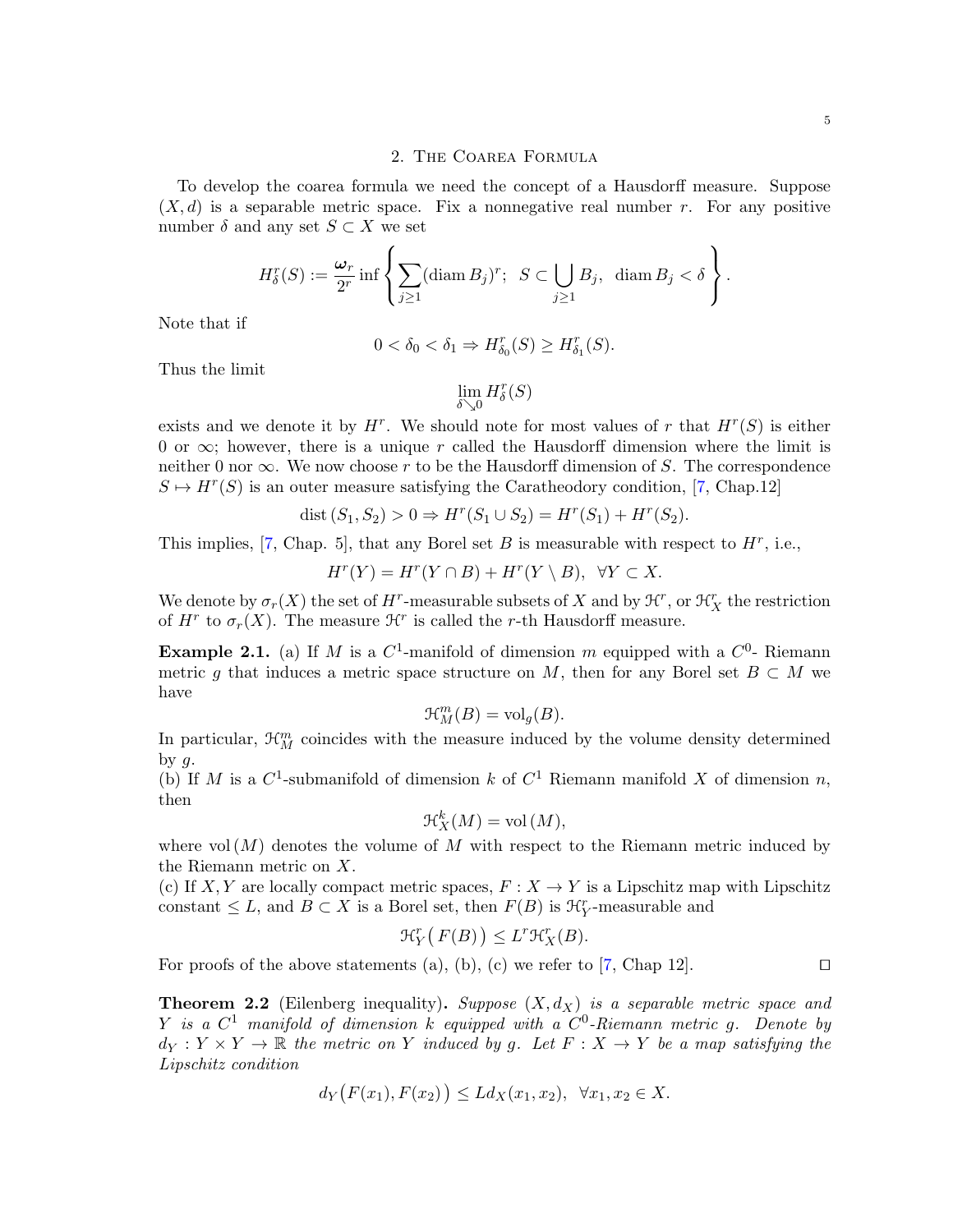Then for any  $m \geq k$  there exists a constant  $C(m, k) > 0$  such that for any Borel set  $A \subset X$ we have

$$
\int_Y^* \mathcal{H}_X^{m-k}\big(A \cap F^{-1}(y)\big)d\mathcal{H}^k(y) \le C(m,k)L^k \mathcal{H}^m(A),
$$

 $\frac{J_Y}{J_Y}$  where  $\int^*$  denotes the upper Lebesgue integral, therefore,

$$
\int_{Y}^{*} \mathcal{H}_{X}^{m-k}(A \cap F^{-1}(y)) d\mathcal{H}^{k}(y)
$$
\n
$$
= \inf \left\{ \int_{Y} \psi d\mathcal{H}^{k}(y); \ 0 \leq \mathcal{H}_{X}^{m-k}(A \cap F^{-1}(y)) \leq \psi \ and \ \psi \ is \ \mu-measurable \right\}.
$$

For a proof of this inequality we refer to  $[1, \S 13.3]$  or  $[2, \S 5.2.1]$ . As explained in  $[2, \S 2.1]$ §5.2.1], this inequality implies the following technical result.

**Corollary 2.3.** Let  $F: X \to Y$  be as in Theorem [2.2.](#page-5-1) Then for any  $m \geq k$  and any Borel subset  $A \subset X$  the map

$$
Y \ni y \mapsto \mathfrak{R}_X^{m-k}\big(A \cap F^{-1}(y)\big)\big) \in [0,\infty]
$$

is  $\mathfrak{R}_Y^k$ -measurable.

<span id="page-6-1"></span>**Theorem 2.4** (The co-area formula). Suppose X and Y are connected, Riemann  $C^1$ manifolds of dimensions  $n + k$  and respectively k,  $n \geq 0$ . If  $F : X \rightarrow Y$  is a  $C^1$ -map satisfying the Lipschitz condition

$$
d_Y(F(x_1), F(x_2)) \le Ld_X(x_1, x_2), \ \forall x_1, x_2 \in X,
$$

then, for any  $\mathfrak{R}_X^{n+k}$ -measurable subset  $A \subset X$  we have

$$
\int_{A} J_F(x) d\mathcal{H}_X^{n+k}(x) = \int_Y \mathcal{H}_M^n\left(A \cap F^{-1}(y)\right) d\mathcal{H}_Y^k(y). \tag{2.1}
$$

**Corollary 2.5.** Let X, Y and  $F: X \to Y$  be as in Theorem [2.4.](#page-6-1) Then for any measurable function  $\phi: X \to \mathbb{R}$  we have

<span id="page-6-3"></span>
$$
\int_X \phi(\mathbf{p})|dV_X(\mathbf{p})| = \int_Y \left( \int_{F^{-1}(\mathbf{q})} \frac{\phi(\mathbf{p})}{J_F(\mathbf{p})}|dV_{F^{-1}(\mathbf{q})}(\mathbf{p})| \right) |dV_Y(\mathbf{q})|, \tag{2.2}
$$

*Proof.* Apply [\(2.4\)](#page-6-1) to  $\varphi = \frac{\phi}{L}$  $\overline{J_F}$ . The contract of the contract of the contract of the contract of  $\Box$ 

**Corollary 2.6.** Suppose X is a  $C^1$  manifold equipped with a  $C^1$ -metric  $g_X$ , and  $f: X \to \mathbb{R}$ is a  $C^1$  function. Then for any measurable function  $\phi: X \to \mathbb{R}$  we have

$$
\int_X \phi(\mathbf{p}) |dV_X(\mathbf{p})| = \int_{\mathbb{R}} \left( \int_{\{f=t\}} \frac{\phi(\mathbf{p})}{|\nabla f(\mathbf{p})|} |dV_{f^{-1}(t)}(\mathbf{p})| \right) dt.
$$
\n(2.3)

In particular, by setting  $\phi = 1$  we deduce

<span id="page-6-2"></span>
$$
\text{vol}\left(X\right) = \int_{\mathbb{R}} \left( \int_{\{f=t\}} \frac{1}{\left|\nabla f(\boldsymbol{p})\right|} |dV_{f^{-1}(t)}(\boldsymbol{p})| \right) dt. \tag{2.4}
$$

<span id="page-6-0"></span><sup>2</sup>We can choose  $C(m, k) = \frac{\omega_{m-k}\omega_k}{\omega_m}$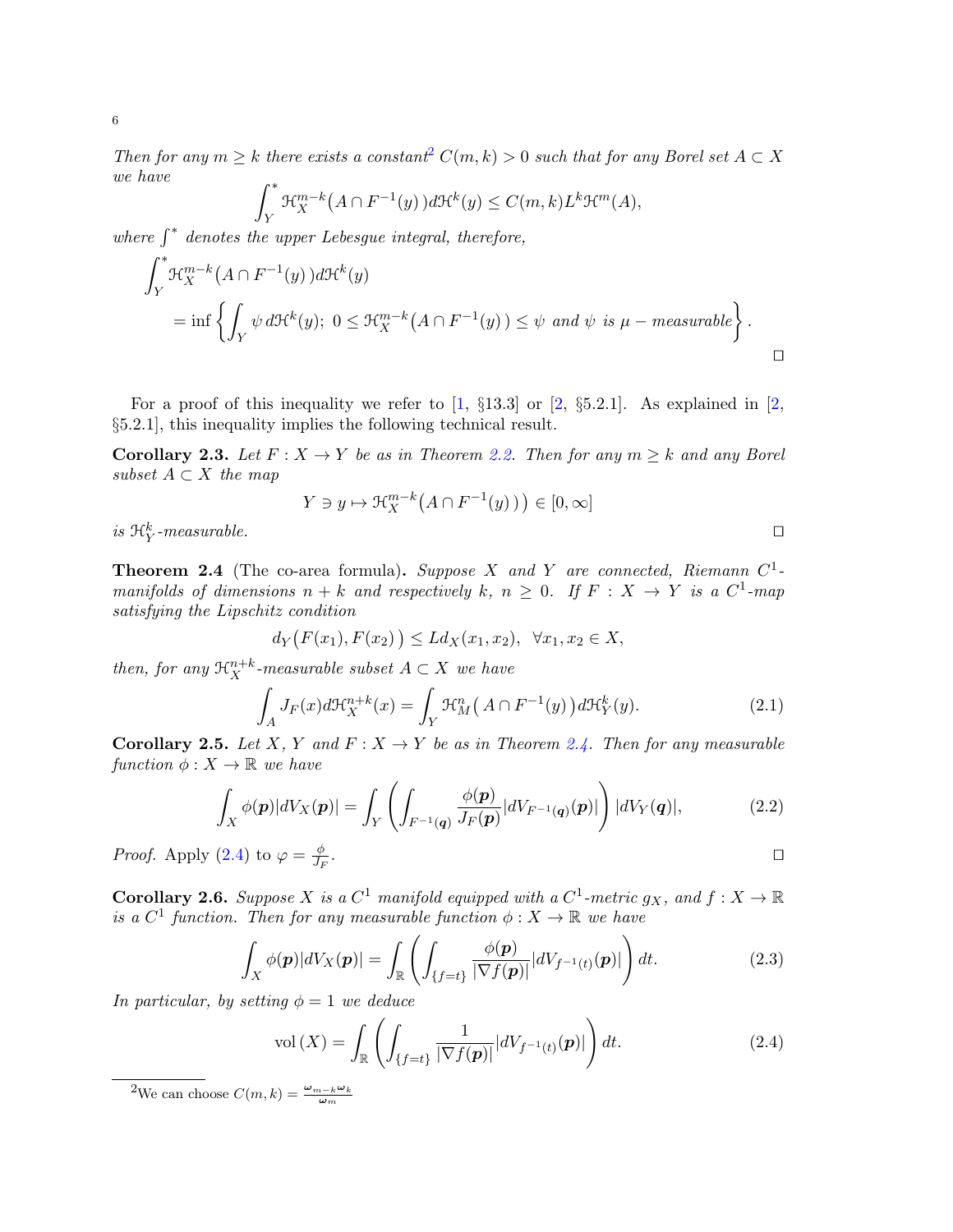$\Box$ 

<span id="page-7-0"></span>**Example 2.7.** We want to show how to use [\(2.4\)](#page-6-2) to compute  $\sigma_n$ , the "area" of the unit sphere

$$
S^{n} = \Big\{ (x_0, x_1, \dots, x_n) \in \mathbb{R}^n; \ \sum_{j=0}^{n} x_j^2 = 1 \Big\}.
$$

Consider  $f: S^n \to \mathbb{R}, f(x_0, \ldots, x_n) = x_0$ . Let  $p \in S^n$  such that  $f(p) = x_0(p) = t$ . Denote by  $\varphi$  the angle between the radius  $Op$  and the  $x_0$ -axis. Note that

$$
\cos \varphi = x_0 = t.
$$

The gradient of f is the projection of  $\partial_{x_0}$  on the tangent plane  $T_pS^n$ . We deduce that

$$
|\nabla f(\boldsymbol{p})| = |\partial_{x_0}| \sin \varphi = (1 - t^2)^{1/2}.
$$

The level set  $\{f = t\}$  is an  $(n - 1)$ -dimensional sphere of radius  $(1 - t^2)^{1/2}$  and we deduce

$$
\int_{\{f=t\}} \frac{1}{|\nabla f(\boldsymbol{p})|} |dV_{f^{-1}(t)}(\boldsymbol{p})| = (1-t^2)^{-1/2} \text{vol}(f=t) = \boldsymbol{\sigma}_{n-1} (1-t^2)^{\frac{n-2}{2}}.
$$

Hence

$$
\boldsymbol{\sigma}_n = \boldsymbol{\sigma}_{n-1} \int_{-1}^1 (1-t^2)^{\frac{n-2}{2}} dt = 2\boldsymbol{\sigma}_{n-1} \int_0^1 (1-t^2)^{\frac{n-2}{2}} dt
$$

 $(t=\sqrt{s})$ 

$$
= \sigma_{n-1} \int_0^1 (1-s)^{\frac{n}{2}-1} s^{\frac{1}{2}-1} ds = B\Big(\frac{n}{2},\frac{1}{2}\Big).
$$

The integral

$$
B(p,q) = \int_0^1 x^{p-1} (1-x)^{q-1} dx, \ \ p, q > 0
$$

was computed by Euler and Legendre who showed that (see [\[8,](#page-22-4) Sec. 12.4])

$$
B(p,q) = \frac{\Gamma(p)\Gamma(q)}{\Gamma(p+q)}.
$$

Hence

<span id="page-7-2"></span>
$$
\frac{\sigma_n}{\sigma_{n-1}} = \frac{\Gamma(\frac{n}{2})\Gamma(\frac{1}{2})}{\Gamma(\frac{n+1}{2})}.
$$
\n(2.5)

Using the equalities  $\sigma_0 = 2$  and  $\Gamma(\frac{1}{2}) = \sqrt{\pi}$  we deduce

$$
\pmb{\sigma}_n = \frac{2\pi^{\frac{n+1}{2}}}{\Gamma(\frac{n+1}{2})}.
$$

We can obtain easily  $\omega_n$ , the volume of the unit *n*-dimensional ball,

<span id="page-7-1"></span>
$$
\omega_n = \frac{1}{n} \sigma_{n-1} = \frac{\pi^{\frac{n}{2}}}{\frac{n}{2} \Gamma(\frac{n}{2})} = \frac{\pi^{\frac{n}{2}}}{\Gamma(\frac{n}{2} + 1)}.
$$
 (2.6)

 $\Box$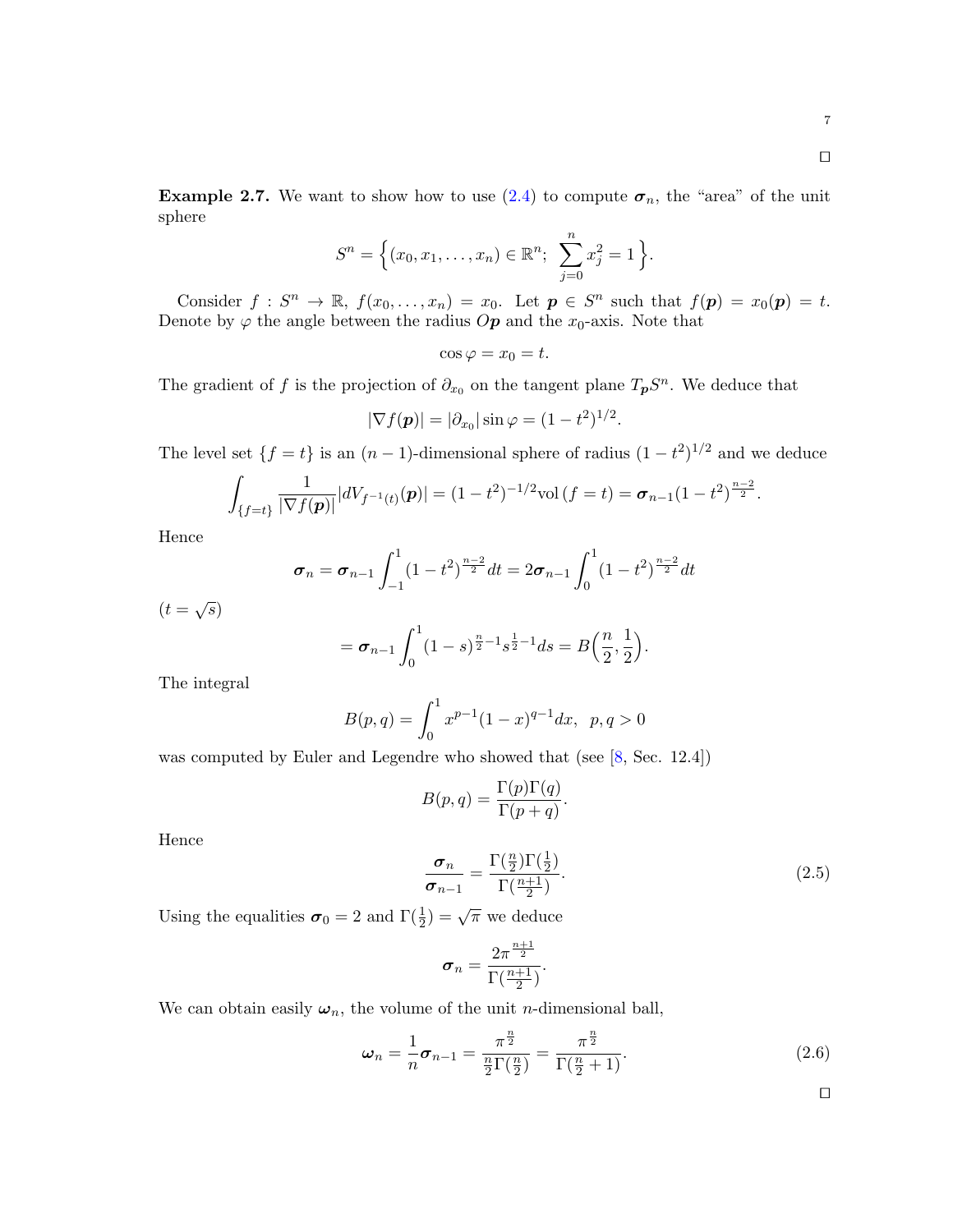**Corollary 2.8.** Let  $F: X \to Y$  be as in Theorem [2.4.](#page-6-1) Then for any nonnegative measurable function  $\varphi: X \to \mathbb{R}$  we have

<span id="page-8-1"></span>
$$
\int_X \varphi(x) J_F(x) d\mathfrak{H}_X^{n+k}(x) = \int_Y \left( \int_{F^{-1}(y)} \varphi(x) d\mathfrak{H}_X^n(x) \right) d\mathfrak{H}_Y^k(y). \tag{2.7}
$$

*Proof.* By Theorem [2.4](#page-6-1) the equality [\(2.7\)](#page-8-1) is true when  $\varphi$  is the characteristic function of a measurable subset of X. By linearity,  $(2.7)$  is true for linear combinations of such functions. We now observe that for any measurable nonnegative function  $\varphi$  we can find a sequence of simple functions  $(\varphi_{\nu})_{\nu>1}$  that converges increasingly and almost everywhere to  $\varphi$ .

The above coarea formula implies a counterpart for the integrals of densities. For more details about densities on manifolds and operations with them we refer to [\[3,](#page-22-5) Sec. 3.4.1, 9.1.1].

**Corollary 2.9.** Suppose X, Y are smooth manifolds of the same dimension n and  $F: X \rightarrow$ Y is a smooth proper map. Then for any volume density  $\mu_Y$  on Y we have

<span id="page-8-2"></span>
$$
\int_{Y} |F^{-1}(y)| d\mu_Y(y) = \int_X F^* \mu_X(x).
$$
\n(2.8)

*Proof.* Fix metrics  $g_X$  on X and  $g_Y$  on Y. Then there exists a smooth function  $\rho_Y : Y \to \mathbb{R}$ such that  $\mu_Y = \rho_Y |dV_{g_Y}|$ . Then

$$
F^*\mu_Y = (\rho_Y \circ F)F^*|dV_{g_Y}| = (\rho_Y \circ F)J_F|dV_{g_X}|.
$$

The equality [\(2.8\)](#page-8-2) now follows from the coarea formula [\(2.2\)](#page-6-3) applied to the function  $\phi =$  $(\rho_Y \circ F)J_F.$ 

Suppose that X, Y are smooth manifolds and  $F: X \to Y$  is a smooth submersion. We set  $n = \dim Y$ ,  $k = \dim X - \dim Y > 0$ . Fix a positive density  $\mu_Y$  on Y and a density  $\mu_X$  on X. The pair of densities  $\mu_X, \mu_Y$  define for each  $y \in Y$  a density  $\frac{\mu_X}{F^* \mu_Y}$  on the fiber  $F^{-1}(y)$ . More precisely, given  $x \in F^{-1}(y)$  and a basis  $V_1, \ldots, V_k$  of  $T_x F^{-1}(y)$  we set

$$
\frac{\mu_X}{F^*\mu_Y}(V_1,\ldots,V_k) := \frac{\mu_X(V_1,\ldots,V_k,H_1,\ldots,H_n)}{\mu_Y(F_*H_1,\ldots,F_*H_n)},
$$

where  $H_1, \ldots, H_n \in T_x X$  are any n vectors such that  $V_1, \ldots, V_k, H_1, \ldots, H_n$  is a basis of  $T_xX$ . The coarea formula then implies

<span id="page-8-3"></span>
$$
\int_X \mu_X = \int_Y \left( \int_{F^{-1}(y)} \frac{\mu_X}{F^* \mu_Y} \right) \mu_Y \tag{2.9}
$$

## 3. Affine Hyperplanes

<span id="page-8-0"></span>Suppose that X is an N-dimensional Euclidean space with inner product  $(-, -)$  and norm  $k = k$ . Denote by  $S(X)$  the unit sphere in X, by Graff<sup>1</sup>(X) the set of affine hyperplanes in X, and by  $\mathbb{RP}(X)$  the projective space of lines through the origin in X. We have a well known 2 : 1 covering map

$$
S(\boldsymbol{X}) \ni \boldsymbol{n} \stackrel{\pi}{\mapsto} [\boldsymbol{n}] := \mathrm{span}(\boldsymbol{n}) \in \mathbb{RP}(\boldsymbol{X}).
$$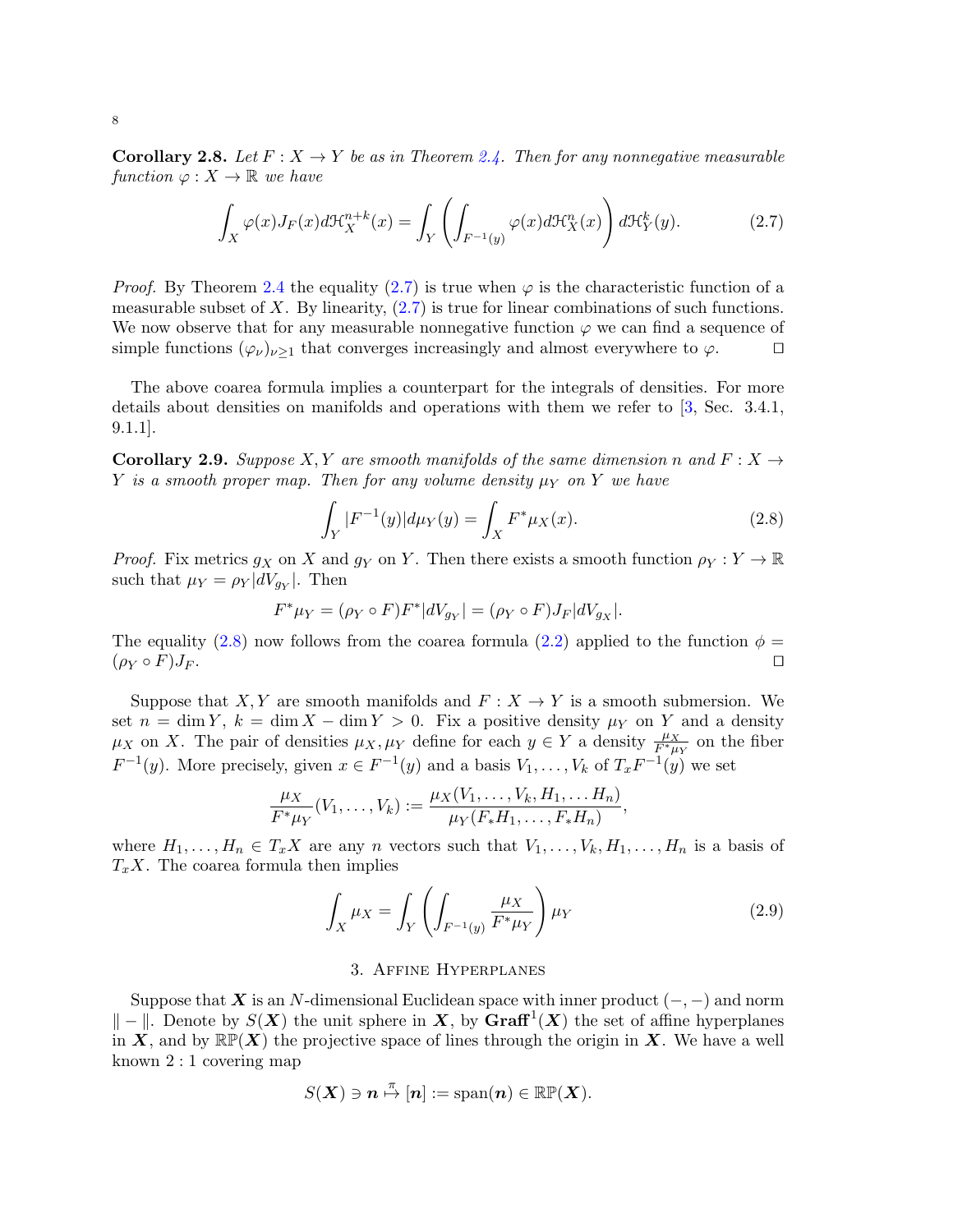For any  $L \in \mathbf{Graff}^1(\mathbf{X})$  denote by  $[L]^\perp$  the line through the origin perpendicular to L. The resulting map

$$
\mathbf{Graff}^1(\boldsymbol{X})\ni L\mapsto [L]^\perp\in\mathbb{RP}(\boldsymbol{X})
$$

defines a structure of real line bundle  $\mathbf{Graff}^1(\mathbf{X}) \to \mathbb{RP}(\mathbf{X})$  canonically isomorphic to the tautological line bundle  $\mathcal{U}_1 \to \mathbb{RP}(\mathbf{X})$ .

The double cover  $\pi$  induces a double cover

$$
\tilde{\pi} : \mathbb{R} \times S(\mathbf{X}) \to \mathbf{Graff}^1(\mathbf{X}),
$$

$$
\mathbb{R} \times S(\mathbf{X}) \times \ni (\lambda, n) \mapsto H_{\lambda, n} \in \mathbf{Graff}^1(\mathbf{X}),
$$

where  $H_{\lambda,n}$  is the hyperplane

$$
H_{\lambda,\boldsymbol{n}}:=\bigl\{\,\boldsymbol{x}\in\boldsymbol{X};\;\;(\boldsymbol{n},\boldsymbol{x})=\lambda\,\bigr\}.
$$

The map  $\tilde{\pi}$  is equivariant with respect to the natural action of the orthogonal group  $O(X)$ on  $\mathbb{R} \times S(X)$  and  $\text{Graff}^1(X)$ . More explicitly, we can view  $\text{Graff}^1(X)$  as the quotient of  $\mathbb{R} \times S(\mathbf{X})$  modulo the action of the reflection

$$
R: \mathbb{R} \times S(\mathbf{X}) \to \mathbb{R} \times S(\mathbf{X}), R(\lambda, n) = (-\lambda, -n). \tag{3.1}
$$

This reflection preserves the natural product metric on  $\mathbb{R} \times S(\mathbf{X})$  and thus we have a well defined Riemann metric on  $\mathbf{Graff}^1(X)$ , which we will denote by g.

## 4. THE CROFTON FORMULA FOR CURVES

<span id="page-9-0"></span>Suppose that C is simple closed  $C^2$ -curve in X parametrized by arclength

$$
[0,S]\ni s\mapsto \gamma(s),\;\; \|\gamma'(s)\|=1,\;\; S:=\text{length}\,(C).
$$

For any affine hyperplane  $H \in \mathbf{Graff}^1(\bm{X})$  we denote by  $|C \cap H| \in \mathbb{Z}_{\geq 0} \cup \{\infty\}$  the cardinality of the intersection  $C \cap H$ 

<span id="page-9-1"></span>**Theorem 4.1** (Crofton). The function

$$
\mathbf{Graff}^1(\boldsymbol{X}) \ni H \mapsto |H \cap C| \in \mathbb{R}
$$

is measurable and

<span id="page-9-2"></span>
$$
\int_{\mathbf{Graff}^1(\mathbf{X})} |H \cap C| |dV_g(H)| = \omega_{N-1} \text{length}(C) = \frac{\pi^{\frac{N-1}{2}}}{\Gamma(\frac{N+1}{2})} \text{length}(C). \tag{4.1}
$$

Before proving the theorem we need some preliminary.

Lemma 4.2. The incidence variety

$$
\mathfrak{I}(C) = \{(\mathbf{p}, H) \in C \times \mathbf{Graff}^1(\mathbf{X}); \ \mathbf{p} \in H \ \}.
$$

is a submanifold of  $C \times \mathbf{Graff}^1(X)$ .

Proof. Consider the smooth map

$$
C\times S(\mathbf{X})\ni(\mathbf{p},\mathbf{n})\stackrel{G}{\mapsto}G(\mathbf{p},\mathbf{n})=t\in\mathbb{R},
$$

where  $G(p, n)$  is the dot product of p and n.

The graph of G,

$$
\Gamma_G:=\left\{\,(\boldsymbol{p},\boldsymbol{n},t)\in[0,S]\times S(\boldsymbol{X})\times\mathbb{R}\right\};\;\;G(\boldsymbol{p},\boldsymbol{n})=t\,\right\}
$$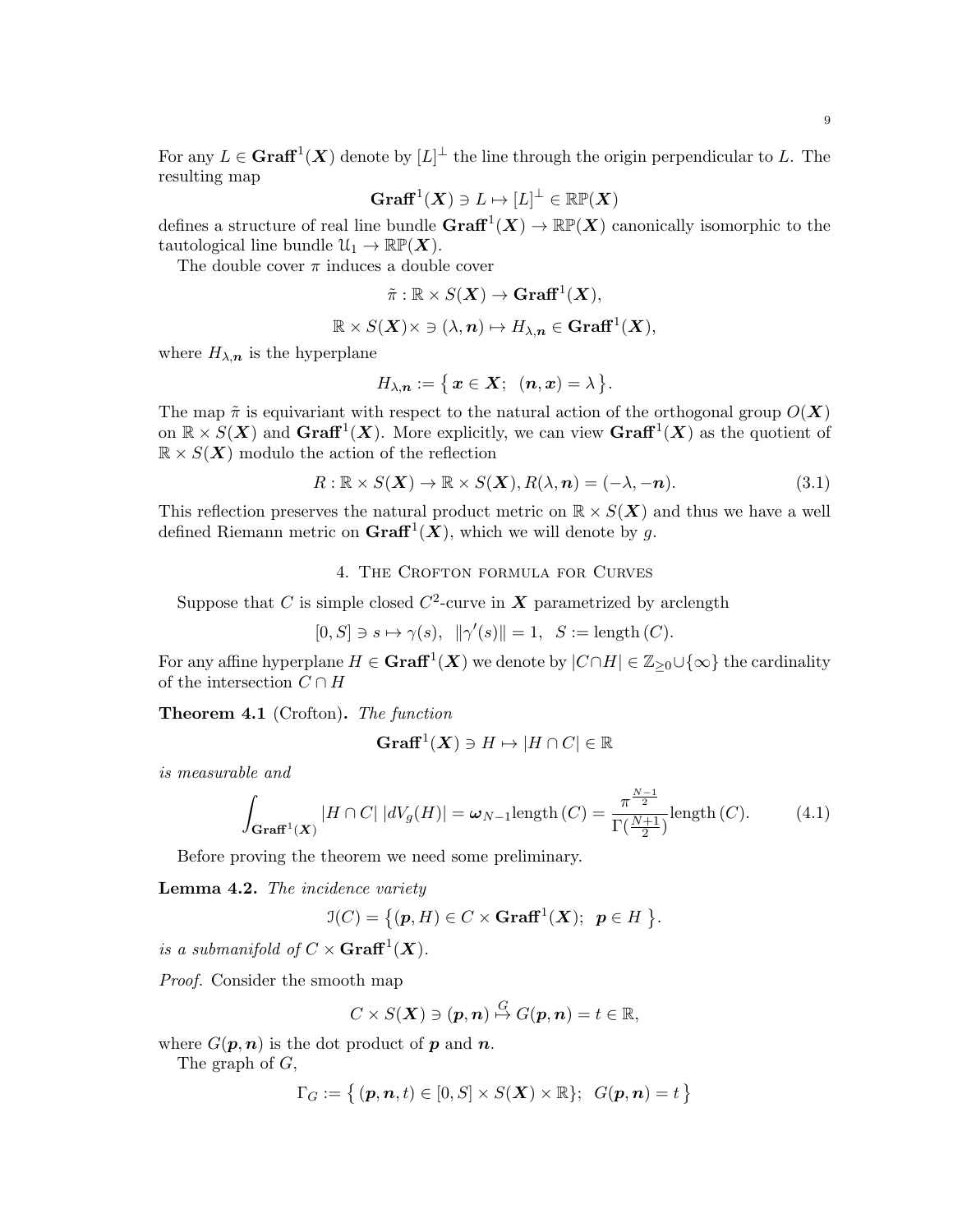is a submanifold of  $C \times S(X) \times \mathbb{R}$  since G is a smooth map between manifolds. The involution

$$
\tilde{R}: [0, S] \times \mathbb{R} \times S(\mathbf{X}) \to [0, S] \times \mathbb{R} \times S(\mathbf{X}), \ \tilde{R}(s, \lambda, n) = (s, -\lambda, -n)
$$

acts smoothly and freely on  $\Gamma_G$  and  $\mathfrak{I}(C)$  is the quotient of this action and thus it is a smooth manifold.  $\Box$ 

Viewed as a submanifold of  $C \times \mathbf{Graff}^1(X)$ , the incidence variety is equipped with the metric  $\hat{g}$  induced by the product metric on  $C \times \mathbf{Graff}^1(\mathbf{X})$ . Consider natural projections



$$
\alpha(\mathbf{p}, H) = \mathbf{p}, \ \beta(\mathbf{p}, H) = H.
$$

Note that the fiber  $\beta^{-1}(H)$  can be identified with the set  $H \cap C$ . The fiber of  $\alpha$  over  $p \in C$ can be identified with  $\mathbf{Graff}^1(\mathbf{X}, p) \subset \mathbf{Graff}^1(\mathbf{X})$ , the space of affine hyperplanes through  $p$ . This is the quotient of the  $\mathbb{Z}/2$ -action on the submanifold

$$
F_{p} = \big\{ (\lambda, n) \in \mathbb{R} \times S(\mathbf{X}); \ \ (n, p) = \lambda \big\},\
$$

generated by the reflection  $(\lambda, n) \to (-\lambda, -n)$ . This is an isometry of  $\mathbb{R} \times S(\mathbf{X})$  and the metric induced on the quotient  $\mathbf{Graff}^1(\mathbf{X},\mathbf{p})$  coincides with metric as a submanifold of **Graff**<sup>1</sup>(**X**). Note that  $F_p$  is the graph of the function

$$
h_{p}:S(\mathbf{X})\rightarrow\mathbb{R}, h_{p}(n)=(n,p).
$$

As such it is diffeomorphic to  $S(X)$ .

**Lemma 4.3.** The projections  $\alpha$  and  $\beta$  satisfy the Lipschitz condition.

*Proof.* Let  $d_C$ ,  $d_{\mathbf{Graff}^1(\mathbf{X})}$ ,  $d_{C\times\mathbf{Graff}^1(\mathbf{X})}$ , and  $d_{\mathfrak{I}(C)}$  be the distance functions on C,  $\mathbf{Graff}^1(\mathbf{X})$ ,  $C \times \mathbf{Graff}^1(\mathbf{X})$ , and  $\mathfrak{I}(C)$  respectively.

First we will consider  $\alpha$ . Observe that

$$
d_C(\alpha(p_1, H_1), \alpha(p_2, H_2)) \leq d_{C \times \mathbf{Graff}^1(\mathbf{X})}((p_1, H_1), (p_2, H_2)) \leq d_{\mathcal{I}(C)}((p_1, H_1), (p_2, H_2)).
$$

The first inequality follows since  $C \times \mathbf{Graff}^1(\mathbf{X})$  has the product metric and

$$
d_C(p_1, p_2) = d_C(\alpha(p_1, H_1), \alpha(p_2, H_2)).
$$

Next observe that

 $d_{C \times \mathbf{Graff}^1(\boldsymbol{X})}(p,q) =$ 

$$
\inf\{L(\omega);\omega:[0,1]\to C\times\mathbf{Graff}^1(\boldsymbol{X})\text{ piecewise smooth path joining p to q}\}
$$

and

 $d_{\mathfrak{I}(C)}(p,q) = \inf\{L(\omega); \omega : [0,1] \to \mathfrak{I}(C) \text{ piecewise smooth path joining } p \text{ to } q\}$ where  $L(\omega)$  is the length of  $\omega$ . Since

$$
\{L(\omega); \omega : [0,1] \to \mathfrak{I}(C) \text{ piecewise smooth path joining p to q}\}
$$

$$
\subseteq \{L(\omega); \omega : [0,1] \to C \times \mathbf{Graff}^1(\mathbf{X}) \text{ piecewise smooth path joining p to q}\}
$$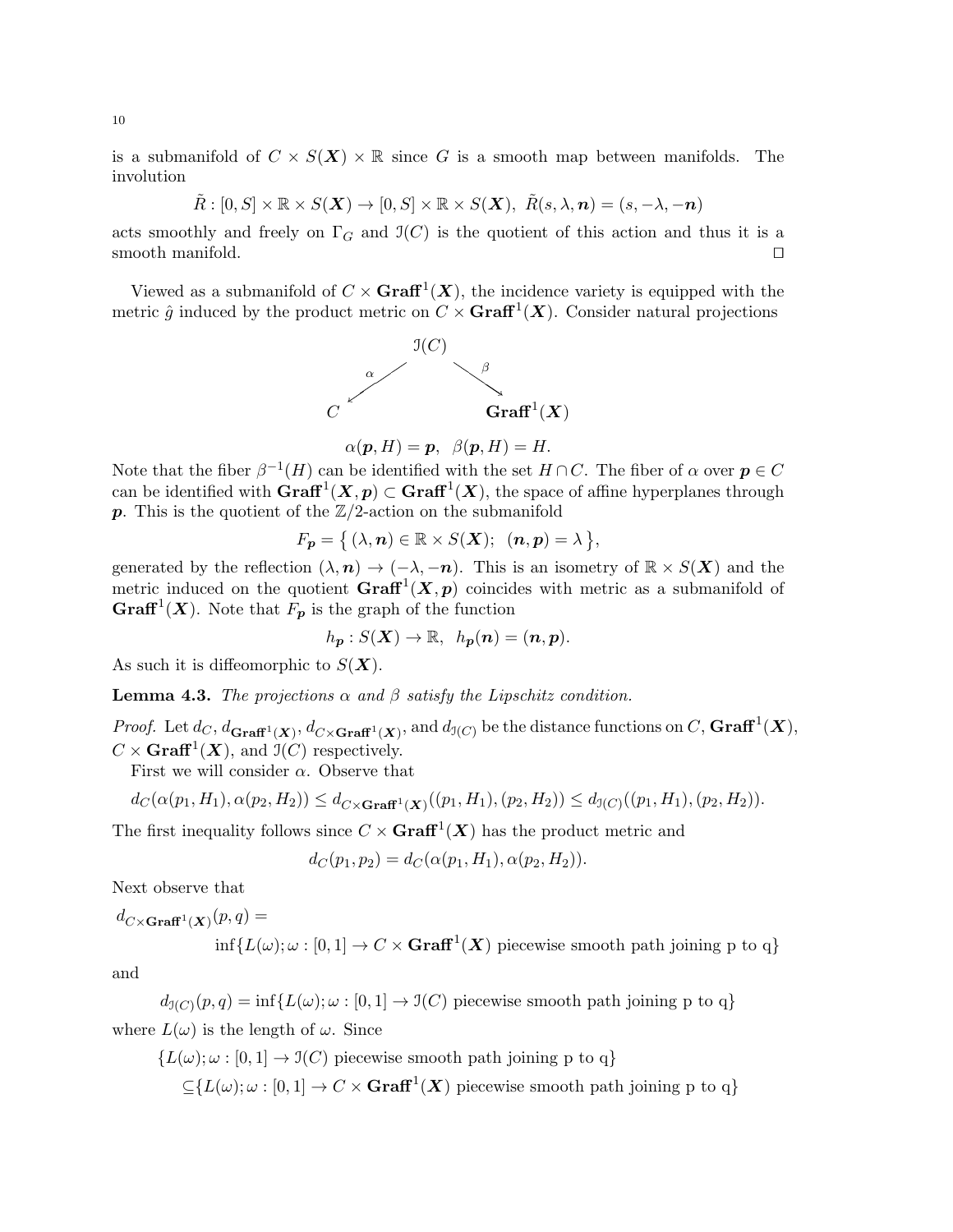we deduce

$$
d_{C \times \mathbf{Graff}^1(\mathbf{X})}((p_1, H_1), (p_1, H_1)) \leq d_{\mathcal{I}(C)}((p_1, H_1), (p_2, H_2)).
$$

The statement concerning  $\beta$  is proved in a similar fashion.  $\square$ 

We will now prove Theorem  $4.1$ .

Proof. Using the coarea formula (Theorem [2.4\)](#page-6-1) we deduce

$$
\int_{\mathbf{Graff}^1(\mathbf{X})} |H \cap C| \, |dV_g(H)| = \int_{\mathcal{I}(C)} J_\beta |dV_{\hat{g}}| = \int_C \left( \int_{\mathbf{Graff}^1(\mathbf{X}, \mathbf{p})} \frac{J_\beta}{J_\alpha} dV_\mathbf{p} \right) ds(\mathbf{p}), \tag{4.2}
$$

where  $J_{\alpha}$ ,  $J_{\beta}$  are the Jacobians of  $\alpha$  and respectively  $\beta$ , and  $dV_{p}$  denotes the volume along **Graff**<sup>1</sup> $(X, p)$  with respect to the metric induced by the metric  $\hat{g}$  on  $\mathfrak{I}(C)$ . Note that

$$
\int_{\mathbf{Graff}^1(\mathbf{X}, \mathbf{p})} \frac{J_\beta}{J_\alpha} dV_{\mathbf{p}} = \frac{1}{2} \int_{F_{\mathbf{p}}} \frac{J_\beta}{J_\alpha} dV_{F_{\mathbf{p}}}.
$$

Hence

$$
\int_{\mathbf{Graff}^1(\mathbf{X})} |H \cap C| \, dV_g(H)| = \int_C \left(\frac{1}{2} \int_{F_p} \frac{J_\beta}{J_\alpha} dV_{F_p}\right) ds(\mathbf{p}).\tag{4.3}
$$

To compute the various quantities above we first pick a point

$$
(\boldsymbol{p}_0, H_0) = (\gamma(s_0), H_{\lambda_0, \boldsymbol{n}_0}) \in \mathfrak{I}(C).
$$

The tangent space  $T_{(p_0, H_0)} \mathfrak{I}(C)$  is spanned by the velocities at  $t = 0$  of smooth paths

$$
\psi : (-1,1) \to \mathfrak{I}(C), \psi(0) = (p_0, H_0).
$$

Such a path  $\psi$  is described by three paths

 $s : \mathbb{R} \to [0, S], t \mapsto s(t), s(0) = s_0,$  $\lambda : \mathbb{R} \to \mathbb{R}, t \mapsto \lambda(t), \lambda(0) = \lambda_0,$ 

and

$$
\boldsymbol{n}:\mathbb{R}S(\boldsymbol{X}),\;t\mapsto\boldsymbol{n}(t),\;\boldsymbol{n}(0)=\boldsymbol{n}_0
$$

subject to the constraint

$$
(\boldsymbol{n}(t),\gamma(s(t)))=\lambda(t).
$$

Upon derivating we deduce

$$
(\dot{\boldsymbol{n}},\boldsymbol{p}_0) + \dot{s} \big(\,\boldsymbol{n}_0,\gamma'(s_0)\,\big) = \dot{\lambda}.
$$

For simplicity we set  $\mathbf{v}_0 := \gamma'(s_0) \in S(\mathbf{X})$  and define

<span id="page-11-0"></span>
$$
c: S(\mathbf{X}) \to \mathbb{R}, \ \ c(\mathbf{n}) = (\mathbf{n}, \mathbf{v}_0), \tag{4.4}
$$

so the above constraint reads

$$
(\dot{n}, p_0) + \dot{s}c(n_0) = \dot{\lambda}.
$$

Fix an orthonormal basis  $e_1, \ldots, e_{N-1}$  of  $T_{n_0}S(X)$  so that

$$
(\bm{n}_0,\bm{e}_1)=\cdots=(\bm{n}_0,\bm{e}_{N-1})=0.
$$

Viewed as a subspace of

$$
T_{p_0}C \times T_{\lambda_0} \mathbb{R} \times T_{n_0}S(\mathbf{X}) = \mathbb{R} \times \mathbb{R} \times \text{span}(e_1, \ldots, e_{N-1})
$$

we see that  $T_{(p_0,H_0)}\mathfrak{I}(C)$  is described by triplets

$$
(\dot{s},\dot{\lambda},\dot{\boldsymbol{n}})\in \mathbb{R}\times \mathbb{R}\times \boldsymbol{X},\;\;\dot{\boldsymbol{n}}\perp \boldsymbol{n}_0,
$$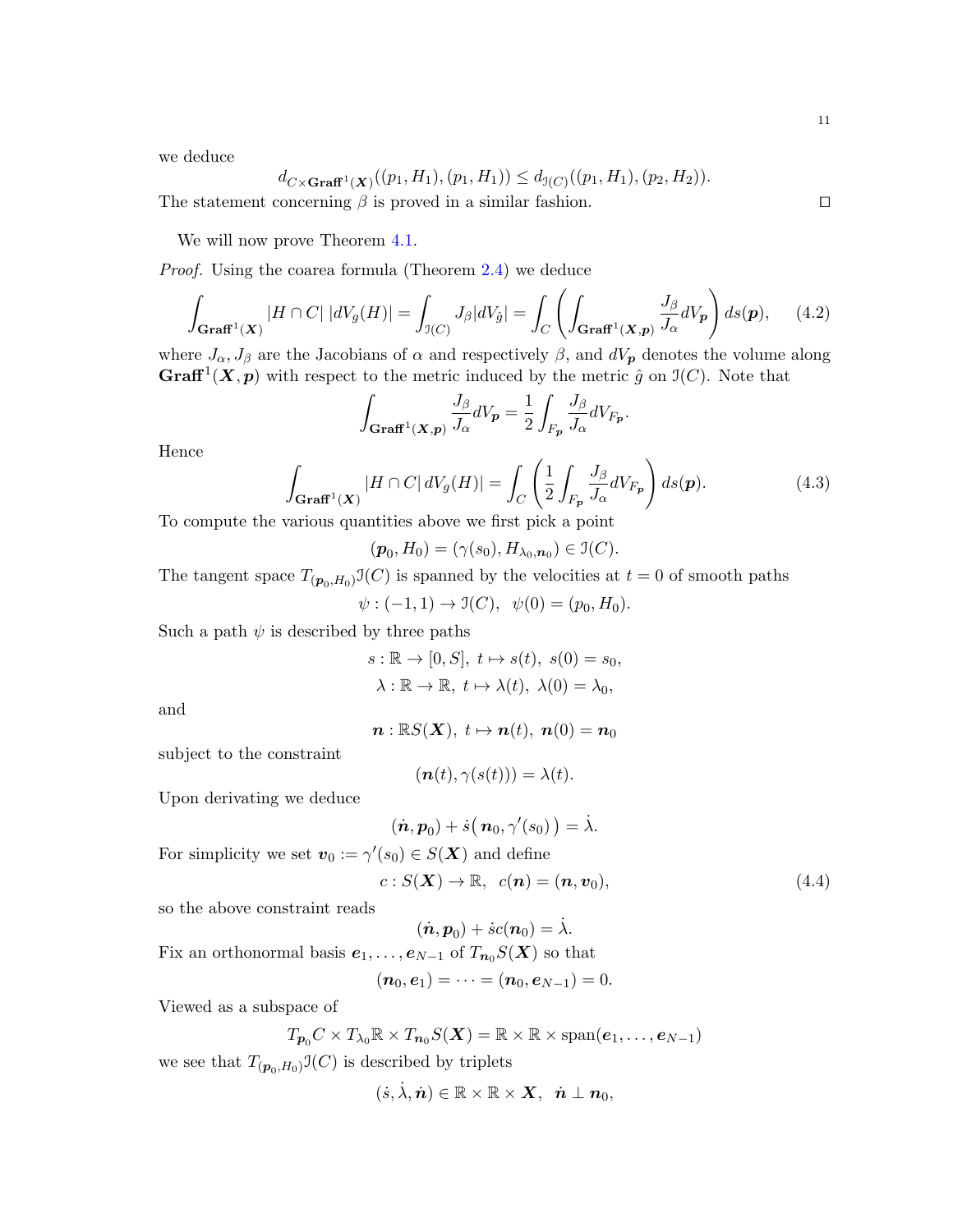12

satisfying

$$
\dot{\lambda} = (\dot{\boldsymbol{n}}, \boldsymbol{p}_0) + \dot{s}c(\boldsymbol{n}_0).
$$

In particular we see that the component  $\dot{\lambda}$  is uniquely determined by the components  $\dot{s}, \dot{n}$ . We write

$$
L(\dot{s}, \dot{\boldsymbol{n}}) := (\dot{\boldsymbol{n}}, \boldsymbol{p}_0) + c(\boldsymbol{n}_0)\dot{s}.
$$

We obtain a basis of  $T_{(p_0,H_0)}\mathfrak{I}(C)$  consisting of the vectors

$$
\boldsymbol{u}_1:=(0, L(0, \boldsymbol{e}_1), \boldsymbol{e}_1), \ldots, \boldsymbol{u}_{N-1}:=(0, L(0, \boldsymbol{e}_{N-1}), \boldsymbol{e}_{N-1}),
$$

$$
\boldsymbol{u}_N := (1, L(1,0), 0) = (1, c(\boldsymbol{n}_0), 0).
$$

Note that the vectors  $u_1, \ldots, u_{N-1}$  belong to the kernel of the differential of  $\alpha$  at  $(p_0, H_0)$ . On the other hand

$$
\beta_* \mathbf{u}_1 = (L(0, \mathbf{e}_1), \mathbf{e}_1), \ \beta_* \mathbf{u}_{N-1} = (L(0, \mathbf{e}_{N-1}), \mathbf{e}_{N-1}),
$$
  
\n $\beta_* \mathbf{u}_N = (L(1, 0), 0) = (c(\mathbf{n}_0), 0).$ 

For simplicity we set

$$
L_k := L(0, e_k) = (\mathbf{p}_0, e_k), \ \ k = 1, \ldots, N-1.
$$

For  $1 \leq j, k \leq N-1$  we have

$$
(\beta_* \mathbf{u}_j, \beta_* \mathbf{u}_k) = \begin{cases} L_j L_k, & j \neq k \\ 1 + L_k^2, & j = k \end{cases}, \ (\beta_* \mathbf{u}_j, \beta_* \mathbf{u}_N) = c_0(\mathbf{n}_0) L_j,
$$

$$
(\beta_* \mathbf{u}_N, \beta_* \mathbf{u}_N) = c(\mathbf{n}_0)^2.
$$

We deduce (writing for simplicity 
$$
c
$$
 instead of  $c(\mathbf{n}_0)$ )

$$
\mathbb{G}(\beta_* \mathbf{u}_1, \dots, \beta_* \mathbf{u}_N) = \det \begin{bmatrix}\n1 + L_1^2 & L_1 L_2 & L_1 L_3 & \cdots & L_1 L_{N-1} & cL_1 \\
L_1 L_2 & 1 + L_2^2 & L_2 L_3 & \cdots & L_2 L_{N-1} & cL_3 \\
\vdots & \vdots & \vdots & \ddots & \vdots & \vdots \\
L_1 L_{N-1} & L_2 L_{N-1} & L_3 L_{N-1} & \cdots & 1 + L_{N-1}^2 & cL_{N-1} \\
cL_1 & cL_2 & cL_3 & \cdots & cL_{N-1} & c^2\n\end{bmatrix}
$$
\n
$$
= c^2 \det \begin{bmatrix}\n1 + L_1^2 & L_1 L_2 & L_1 L_3 & \cdots & L_1 L_{N-1} & L_1 \\
L_1 L_2 & 1 + L_2^2 & L_2 L_3 & \cdots & L_2 L_{N-1} & L_3 \\
\vdots & \vdots & \vdots & \ddots & \vdots & \vdots \\
L_1 L_{N-1} & L_2 L_{N-1} & L_3 L_{N-1} & \cdots & 1 + L_{N-1}^2 & L_{N-1} \\
L_1 & L_2 & L_3 & \cdots & L_{N-1} & 1\n\end{bmatrix}
$$

 $=:A$ 

We have the following elementary fact whose proof we postpone to the end of this section.

<span id="page-12-0"></span>
$$
\det A = 1. \tag{4.5}
$$

We then see that

$$
\mathbb{G}(\beta_*\boldsymbol{u}_1,\ldots,\beta_*\boldsymbol{u}_N)=c^2.
$$

Therefore, we see that at the point  $(s_0, \lambda_0, n_0) \in \mathfrak{I}(C)$  we have

$$
\frac{J_{\beta}}{J_{\alpha}}=\frac{\sqrt{\mathbb{G}(\beta_*\boldsymbol{u}_1,\ldots,\beta_*\boldsymbol{u}_N)}}{\sqrt{\mathbb{G}(\boldsymbol{u}_1,\ldots,\boldsymbol{u}_{N-1})}}=\frac{|c(\boldsymbol{n}_0)|}{\sqrt{\mathbb{G}(\boldsymbol{u}_1,\ldots,\boldsymbol{u}_{N-1})}}.
$$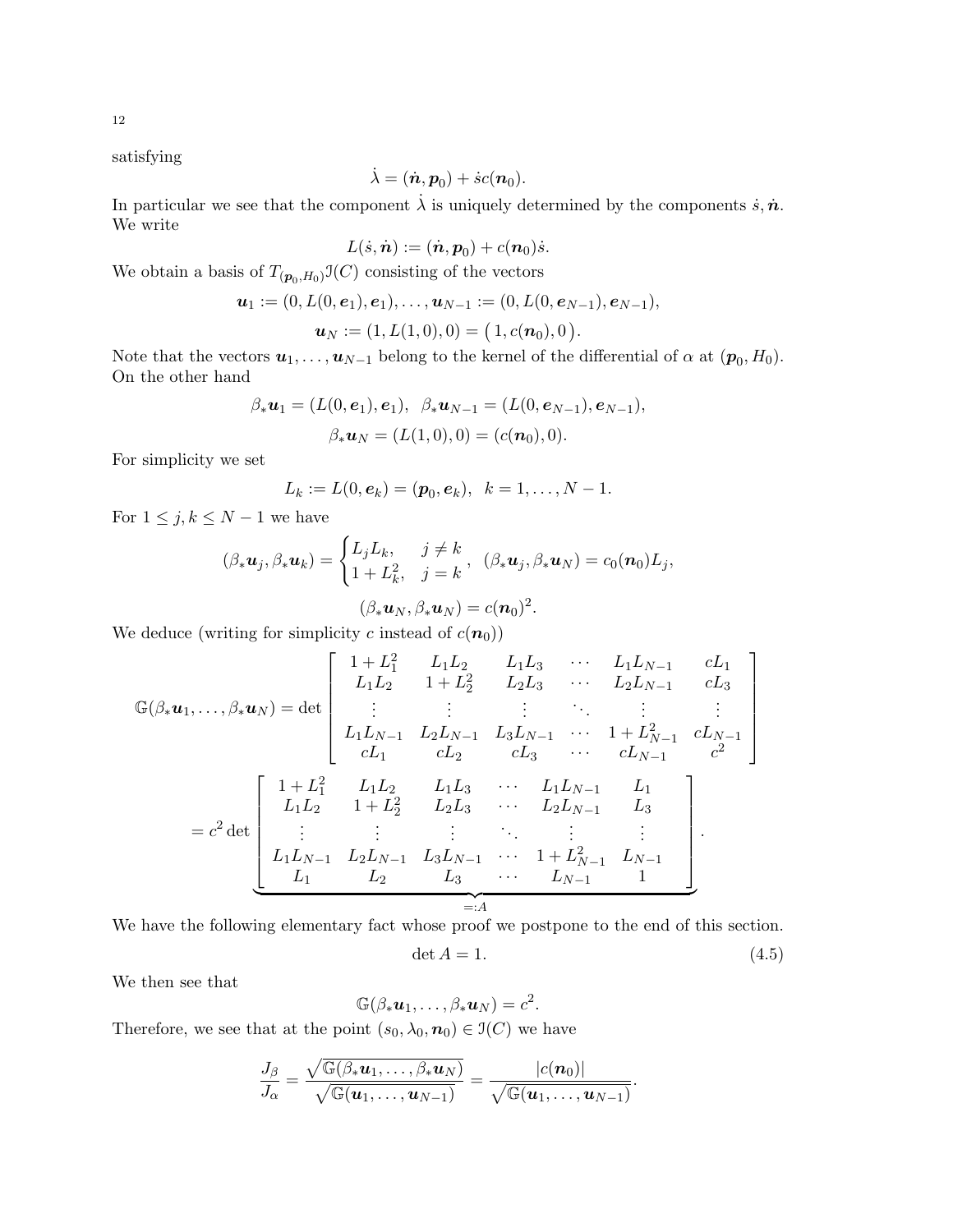and that

<span id="page-13-2"></span>
$$
\frac{1}{2} \int_{F_{\mathbf{p}}} \frac{J_{\beta}}{J_{\alpha}} dV_{F_{\mathbf{p}}} = \frac{1}{2} \int_{F_{\mathbf{p}}} \frac{|c(\mathbf{n})|}{\sqrt{\mathbb{G}(\mathbf{u}_1, \dots, \mathbf{u}_{N-1})}} dV_{F_{\mathbf{p}}}. \tag{4.6}
$$

Now we have that  $F_p$  is diffeomorphic to  $S(X)$  by the following map:

$$
\Phi: S(\mathbf{X}) \to F_p, \ \Phi(\mathbf{n}) = (h_p(\mathbf{n}), \mathbf{n}).
$$

The Jacobian  $J_{\Phi}$  is

$$
J_\Phi=\sqrt{\mathbb{G}(\Phi_*\boldsymbol{e}_1,\cdots,\Phi_*\boldsymbol{e}_{N-1})}.
$$

where  $e_1, \ldots, e_{N-1}$  is the orthonormal basis of  $T_{n_0}S(X)$  defined above. We then note that for  $1 \leq j \leq N-1$  we have  $\Phi_*\mathbf{e}_j = (L(0, e_j), e_j)$ . Thus,  $J_{\Phi} = J_{\alpha}$ .

By the change of variables under the diffeomorphism  $\Phi$  and  $(4.4)$  we see

<span id="page-13-3"></span>
$$
\frac{1}{2}\int_{F_{\boldsymbol{p}}}\frac{|c(\boldsymbol{n})|}{\sqrt{\mathbb{G}(\boldsymbol{u}_1,\ldots,\boldsymbol{u}_{N-1})}}dV_{F_{\boldsymbol{p}}}=\frac{1}{2}\int_{S(\boldsymbol{X})}|(\boldsymbol{n},\boldsymbol{v}_0)|dV_{S(\boldsymbol{X})}(\boldsymbol{n}).\tag{4.7}
$$

Choose an orthonormal basis  $\mathbf{b}_1, \ldots, \mathbf{b}_N$  of X such that  $\mathbf{b}_N = v_0$ . Denote by  $x_1, \ldots, x_N$ the coordinates determined by this basis. Observe that for  $(x_1, \ldots, x_N) \in S(X)$  we have

$$
c(x_1,\ldots,x_N)=x_N.
$$

Denote by  $S(X)_+$  the upper hemisphere

$$
S(\mathbf{X})_{+} = S(\mathbf{X}) \cap \{x_N \geq 0\}.
$$

We deduce that

$$
\frac{1}{2}\int_{S(\bm{X})}|(\bm{n},\bm{v}_0)|dV_{S(\bm{X})}(\bm{n})=\int_{S(\bm{X})_+}(\bm{n},\bm{v}_0)dV_{S(\bm{X})}(\bm{n})=\int_{S(\bm{X})_+}c(\bm{n})dV_{S(\bm{X})}(\bm{n}).
$$

To compute the last integral we argue as in Example [2.7.](#page-7-0) The coarea formula (Theorem [2.4\)](#page-6-1) shows that

<span id="page-13-0"></span>
$$
\int_{S(\mathbf{X})_+} c(\mathbf{n}) dV_{S(\mathbf{X})}(\mathbf{n}) = \int_0^1 \left( \int_{c^{-1}(t)} \frac{t}{J_c} dV_{c^{-1}(t)} \right) dt.
$$
\n(4.8)

Let  $n \in c^{-1}(t) \subset S(X)$ . Observe that the Jacobian of c at n is  $\|\nabla c(\mathbf{p})\|$ . Denote by  $\varphi$  the angle between  $n$  and  $\mathbf{b}_N$  so that

$$
\cos\varphi = (\mathbf{n},\mathbf{b}_N) = c(\mathbf{n}) = t.
$$

The gradient of c is the projection on  $T_nS(X)$  of the vector  $\mathbf{b}_N$ . More precisely we have

$$
\mathbf{b}_N = (\mathbf{n}, \mathbf{b}_N)\mathbf{n} + \nabla c(\mathbf{b}_N) = t\mathbf{b}_N + \nabla c(\mathbf{b}_N).
$$

Pythagoras' Theorem implies

$$
J_c(\boldsymbol{n}) = \|\nabla c(\boldsymbol{n})\| = \sqrt{1-t^2}.
$$

This shows that along  $c^{-1}(t)$  we have

$$
\frac{t}{J_c} = t(1 - t^2)^{-1/2}
$$

Using this in  $(4.8)$  we deduce

<span id="page-13-1"></span>
$$
\int_{S(\mathbf{X})_+} c(\mathbf{n}) dV_{S(\mathbf{X})}(\mathbf{n}) = \int_0^1 \left( \int_{c^{-1}(t)} dV_{c^{-1}(t)} \right) t(1-t^2)^{-1/2} dt \tag{4.9}
$$

.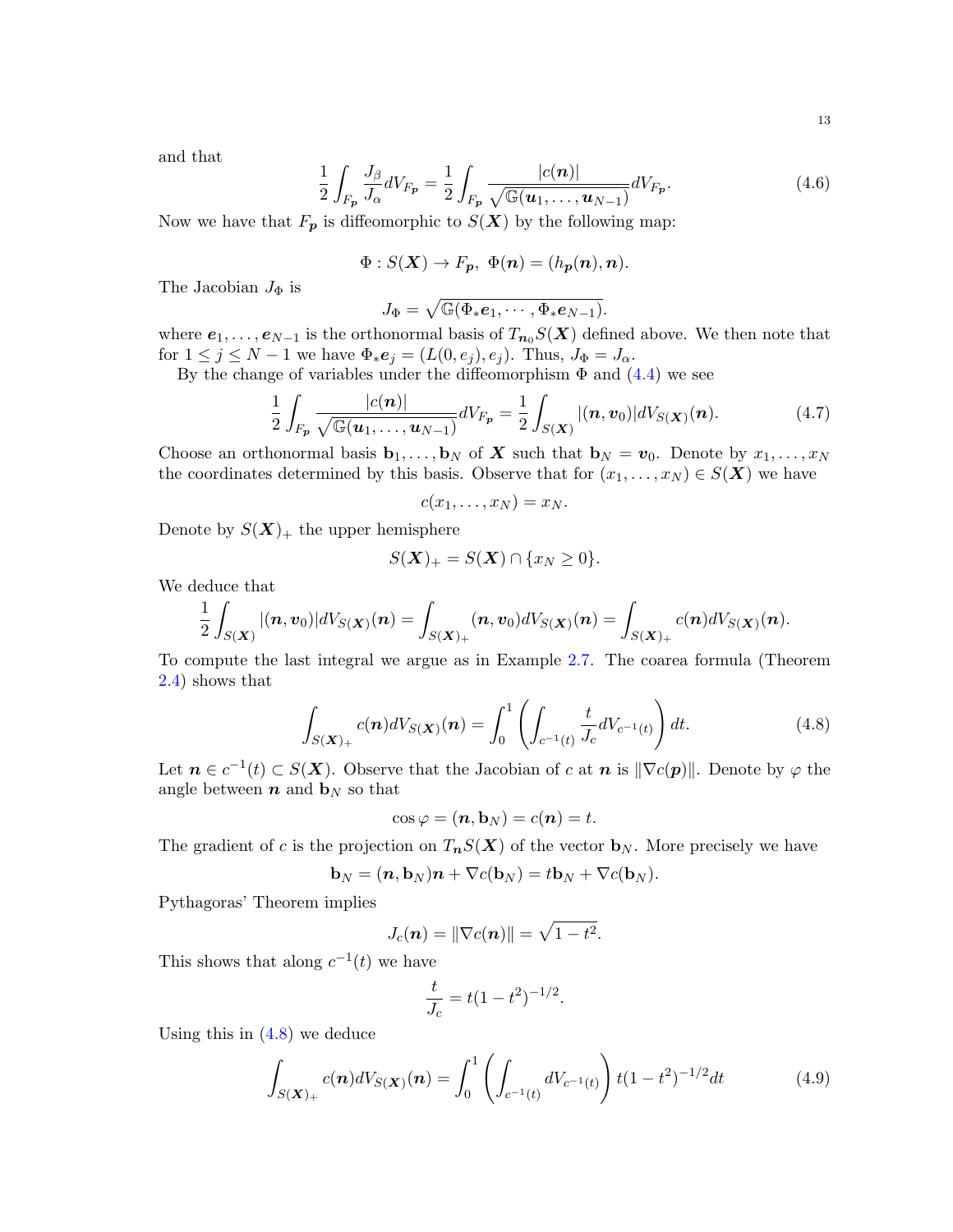The fiber  $c^{-1}(t)$  is an  $(N-2)$ -dimensional round sphere of radius  $\sqrt{1-t^2}$ . Hence

$$
\int_{c^{-1}(t)} dV_{c^{-1}(t)} = (1 - t^2)^{\frac{N-2}{2}} \sigma_{N-2},
$$

where  $\sigma_k$  denotes the "area" of the round unit k-dimensional sphere. Substituting this in [\(4.9\)](#page-13-1) we deduce

$$
\int_{S(\mathbf{X})_+} c(\mathbf{n}) dV_{S(\mathbf{X})}(\mathbf{n}) = \sigma_{N-2} \int_0^1 t (1-t^2)^{\frac{N-3}{2}} dt
$$
  

$$
\int_0^{t} \frac{1}{2} \sigma_{N-2} \int_0^1 (1-u)^{\frac{N-3}{2}} du = \frac{\sigma_{N-2}}{2} B\left(1, \frac{N-1}{2}\right),
$$

where we recall that  $B(x, y)$  is the Beta function

$$
B(x,y) := \int_0^1 s^{x-1} (1-s)^{y-1} ds = \frac{\Gamma(x)\Gamma(y)}{\Gamma(x+y)}, \ \ x, y > 0.
$$

We deduce that

$$
\frac{1}{2} \int_{S(\mathbf{X})} |c(\mathbf{n})| dV_{S(\mathbf{X})}(\mathbf{n}) = \int_{S(\mathbf{X})_+} c(\mathbf{n}) dV_{S(\mathbf{X})}(\mathbf{n}) = \frac{\sigma_{N-2}}{2} \frac{\Gamma(1)\Gamma(\frac{N-1}{2})}{\Gamma(\frac{N+1}{2})}
$$

$$
= \frac{\sigma_{N-2}}{2 \cdot \frac{N-1}{2}} = \frac{\sigma_{N-2}}{N-1} = \omega_{N-1},
$$

where  $\omega_k$  denotes the volume of the unit Euclidean k-dimensional ball. Using this in [\(4.6\)](#page-13-2) and [\(4.7\)](#page-13-3) we deduce

$$
\int_{\mathbf{Graff}^1(\mathbf{X})} |H \cap C| |dV_g(H)| = \omega_{N-1} \int_C ds(\mathbf{p}) = \omega_{N-1} \operatorname{length}(C) \stackrel{(2.6)}{=} \frac{\pi^{\frac{N-1}{2}}}{\Gamma(\frac{N+1}{2})} \operatorname{length}(C).
$$

**Proof of**  $(4.5)$  We compute det A by computing the eigenvalues of A. Note first that

$$
A = 1 + B, \ B = \begin{bmatrix} L_1^2 & L_1L_2 & L_1L_3 & \cdots & L_1L_{N-1} & L_1 \\ L_1L_2 & L_2^2 & L_2L_3 & \cdots & L_2L_{N-1} & L_2 \\ \vdots & \vdots & \vdots & \ddots & \vdots & \vdots \\ L_1L_{N-1} & L_2L_{N-1} & L_3L_{N-1} & \cdots & L_{N-1}^2 & L_{N-1} \\ L_1 & L_2 & L_3 & \cdots & L_{N-1} & 0 \end{bmatrix} .
$$
 (4.10)

It turns out that that it is easier to compute the eigenvalues of B. Let  $C_1, \ldots, C_N$  be the columns of matrix B. Therefore,

 $B = \begin{bmatrix} C_1 & C_2 & C_3 & \cdots & C_N \end{bmatrix}$ .

Note that  $C_1 = \frac{L_1}{L_1}$  $\frac{L_1}{L_i}C_i$  for all  $i \in \{1, 2, \ldots, N-1\}$ . Thus, we see that

$$
\mathbf{w}_{i-1} := \mathbf{f}_1 - \frac{L_1}{L_i} \mathbf{f}_i \in \ker B, \ \ \forall i \in \{2, \dots, N-1\},
$$

14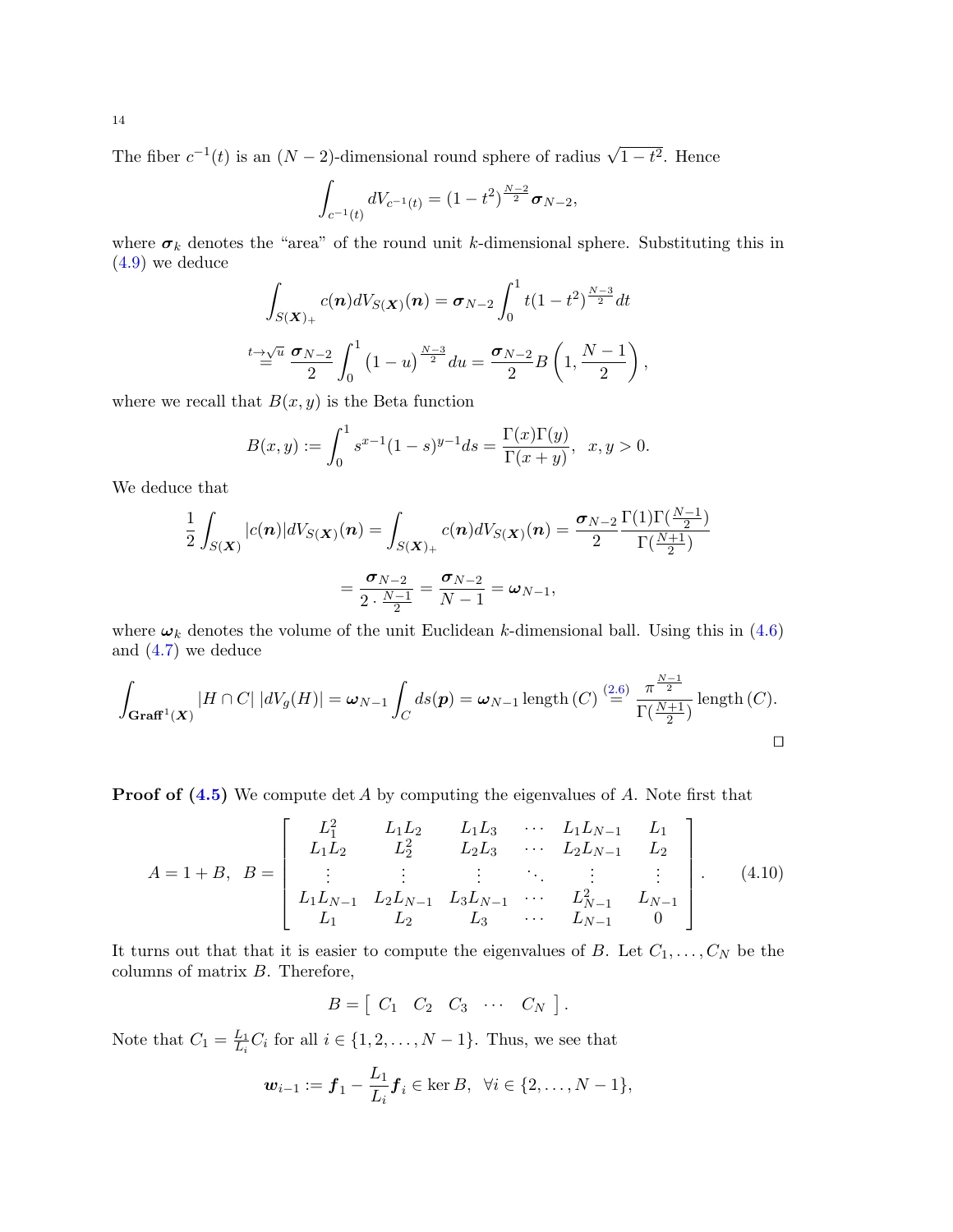where  $\boldsymbol{f}_i \in \mathbb{R}^N$  is the vector

$$
\boldsymbol{f}_i = \left[ \begin{array}{c} \delta_{i1} \\ \delta_{i2} \\ \vdots \\ \delta_{iN} \end{array} \right]
$$

where  $(\delta_{ij})$  is the Kronecker symbol. First we compute  $Bf_1$  and  $Bf_N$ . We set

$$
T:=\sum_{i=2}^{N-1}L_i^2
$$

and we deduce

$$
B\boldsymbol{f}_1 = -\sum_{i=2}^{N-1} L_i^2 \boldsymbol{w}_{i-1} + T\boldsymbol{f}_1 + L_1\boldsymbol{f}_N, \quad B\boldsymbol{f}_N = \frac{1}{L_1} \left( -\sum_{i=2}^{N-1} L_i^2 \boldsymbol{w}_{i-1} + T\boldsymbol{f}_1 \right).
$$

We note that  $(w_1, w_2, \ldots, w_{N-2}, Bf_1, Bf_N)$  is a basis. Now we want to write B in this basis. Therefore we note,

$$
\forall i \in \{2, ..., N-1\}, \, Bw_{i-1} = 0
$$

and

$$
B(Bf_1) = L_1Bf_N + T Bf_1
$$
 and 
$$
B(Bf_N) = \frac{T}{L_1}Bf_1.
$$

Thus  $B$  is the block diagonal matrix.

$$
B = \left[ \begin{array}{cc} 0 & 0 \\ 0 & \tilde{B} \end{array} \right],
$$

where

$$
\tilde{B} = \left[ \begin{array}{cc} T & \frac{T}{L_1} \\ L_1 & 0 \end{array} \right].
$$

The eigenvalues of  $B$  are

$$
\mu_1 = \cdots = \mu_{N-2}, = 0, \mu_{N-1}, \mu_N
$$

where  $\mu_{N-1}, \mu_N$  are the eigenvalues for the 2 × 2 matrix  $\tilde{B}$ . First note that

$$
\det \tilde{B} = \mu_{N-1}\mu_N = -T
$$
 and 
$$
\operatorname{tr} \tilde{B} = \mu_{N-1} + \mu_N = T.
$$

We have

$$
\det A = \det(1 + B) = \prod_{j=1}^{n} (1 + \mu_j) = (1 + \mu_{N-1})(1 + \mu_N)
$$

$$
= 1 + \mu_{N-1} + \mu_N + \mu_{N-1}\mu_N = 1 + \text{tr}\,\tilde{B} + \det\tilde{B} = 1.
$$

 $\Box$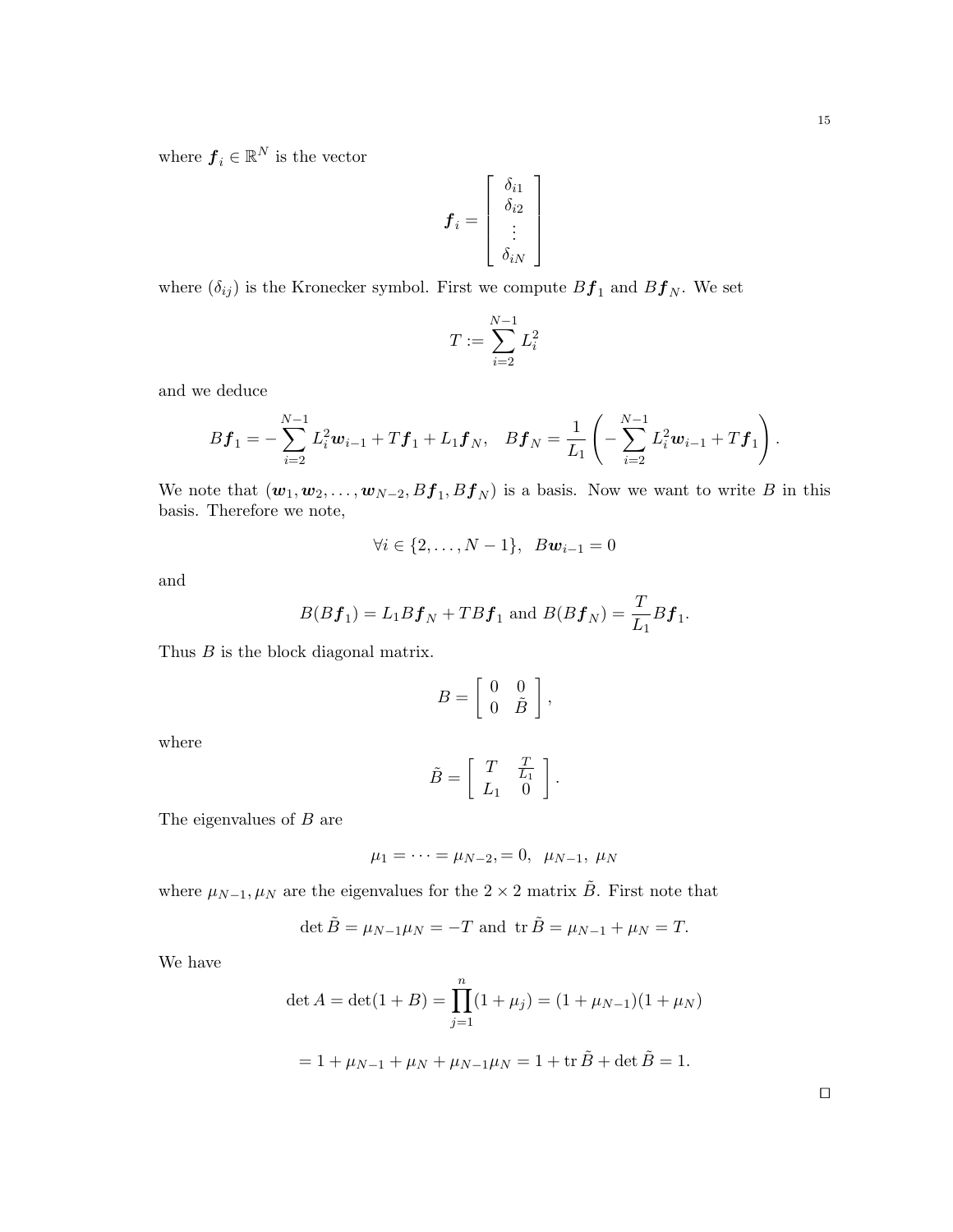## 5. Affine Lines

<span id="page-16-0"></span>Let  $\mathbf{Graff}^{N-1}(\boldsymbol{X})$  be the set of affine lines in  $\boldsymbol{X}$ . Consider the tautological vector bundle  $\mathcal{U}_1 \to \mathbb{RP}(\boldsymbol{X})$ . This is a subbundle of the trivial vector bundle  $V = X \times \mathbb{RP}(\boldsymbol{X}) \to \mathbb{RP}(\boldsymbol{X})$ . V is equipped with the natural metric and we denote by  $\mathcal{U}_1^{\perp} \to \mathbb{RP}(X)$  the orthogonal complement of  $\mathcal{U}_1$  in V. The fiber of  $\mathcal{U}_1^{\perp}$  over  $L \in \mathbb{RP}(\mathbf{X})$  is canonically identified with the orthogonal complement  $L^{\perp}$  of  $L \in V$ . The points of  $\mathfrak{U}_1^{\perp}$  are the pairs  $(q, L)$  where  $L \in \mathbb{RP}(\boldsymbol{X})$  and  $q \in L^{\perp}$ . Consider the following map

$$
\mathbf{Graff}^{N-1}(\boldsymbol{X}) \ni L \mapsto [L] \in \mathbb{RP}(\boldsymbol{X}),\tag{5.1}
$$

where  $[L] \in \mathbb{RP}(X)$  denotes the affine subspace through the origin parallel to L. This map defines a structure of a real line bundle  $\mathbf{Graff}^{N-1}(\boldsymbol{X}) \to \mathbb{RP}(\boldsymbol{X})$  that is canonically isomorphic to to the line bundle  $\mathcal{U}_1^{\perp} \to \mathbb{RP}(\boldsymbol{X})$ .

In the sequel, for clarity we will denote by  $\bullet$  the inner product in  $\boldsymbol{X}.$  Define

$$
P(\mathbf{X}) := \{(\mathbf{n},\mathbf{q}) \in S(\mathbf{X}) \times \mathbf{X}; \ \mathbf{q} \perp \mathbf{n} \}.
$$

Note that  $P(X)$  can be identified with the total space of the tangent bundle of the sphere  $S(X)$ . Note that

$$
T_{(\boldsymbol{q}_0,\boldsymbol{n}_0)}P(\boldsymbol{X})=\big\{\,(\dot{\boldsymbol{q}},\dot{\boldsymbol{n}})\in \boldsymbol{X}\times\boldsymbol{X};\;\;\dot{\boldsymbol{q}}\bullet\boldsymbol{n}_0+\boldsymbol{q}_0\bullet\dot{\boldsymbol{n}}=\dot{\boldsymbol{n}}\bullet\boldsymbol{n}_0=0\,\big\}.
$$

Denote by p the natural projection  $P(X) \to S(X)$ . Note that  $p^{-1}(n) = n^{\perp}$ . We have a natural density  $d\hat{\mu}$  on  $P(X)$  uniquely determined by the requirement

$$
\int_{P(\boldsymbol{X})} f(\boldsymbol{n},\boldsymbol{q}) d\hat{\mu}(\boldsymbol{n},\boldsymbol{q}) = \int_{S(\boldsymbol{X})} \left( \int_{\boldsymbol{n}^\perp} f(\boldsymbol{n},\boldsymbol{q}) dV_{\boldsymbol{n}^\perp}(\boldsymbol{q}) \right) dV_{S(\boldsymbol{X})}(\boldsymbol{n}),
$$

where  $f: P(X) \to \mathbb{R}$  is a compactly supported continuous function,  $dV_{n^{\perp}}$  is the Euclidean volume form on  $n^{\perp}$  and  $dV_{S(X)}$  is the natural Euclidean volume form on  $S(X)$ .

The double cover  $\pi$  of  $\mathbb{RP}(X)$  induces the double cover

$$
\hat{\pi}: P(X) \to \text{Graff}^{N-1}(X), P(X) \ni (q, n) \mapsto L_{q,n} \in \text{Graff}^{N-1}(X),
$$

where  $L_{q,n}$  is the affine line  $L_{q,n} := q + \text{span}(n)$ . The map  $\hat{\pi}$  is equivariant with respect to the natural action of the orthogonal group  $O(X)$  on  $P(X)$ 

We can view  $\mathbf{Graff}^{N-1}(\boldsymbol{X})$  as the quotient of  $P(\boldsymbol{X})$  modulo the action of the reflection

$$
\hat{R}: P(\mathbf{X}) \to P(\mathbf{X}), \quad \hat{R}(\mathbf{q}, \mathbf{n}) = (\mathbf{q}, -\mathbf{n}). \tag{5.2}
$$

This reflection preserves the density  $d\hat{\mu}$  on  $P(X)$  and thus we have a well defined density on  $\mathbf{Graff}^{N-1}(\boldsymbol{X}),$  which we will denote by  $d\hat{\mu}$ .

Let us present a local description of  $d\hat{\mu}$ . Fix a point  $(n_0, q_0) \in S(X)$  and a local moving orthonormal frame  $(e_1, \ldots, e_N)$  of X in a neighborhood U of  $n_0$  such that

$$
\boldsymbol{e}_N(\boldsymbol{n})=\boldsymbol{n},\;\;\forall \boldsymbol{n}\in S(\boldsymbol{X})\cap U.
$$

Fix a neighborhood V of  $q_0$  in X. Then

$$
d\hat{\mu} = \left| \left( \bigwedge_{i=1}^{N-1} dq \bullet e_i \right) \wedge \left( \bigwedge_{j=1}^{N-1} dn \bullet e_i \right) \right|.
$$

The above description shows that  $d\hat{\mu}$  coincides with the density on  $\mathbf{Graff}^{N-1}(\bm{X})$  described in [\[5,](#page-22-6) Sec.II.12.2]. As explained there, this density is invariant with respect to the action on  $\mathbf{Graff}^{N-1}(\boldsymbol{X})$  of the group of rigid motions of  $\boldsymbol{X}.$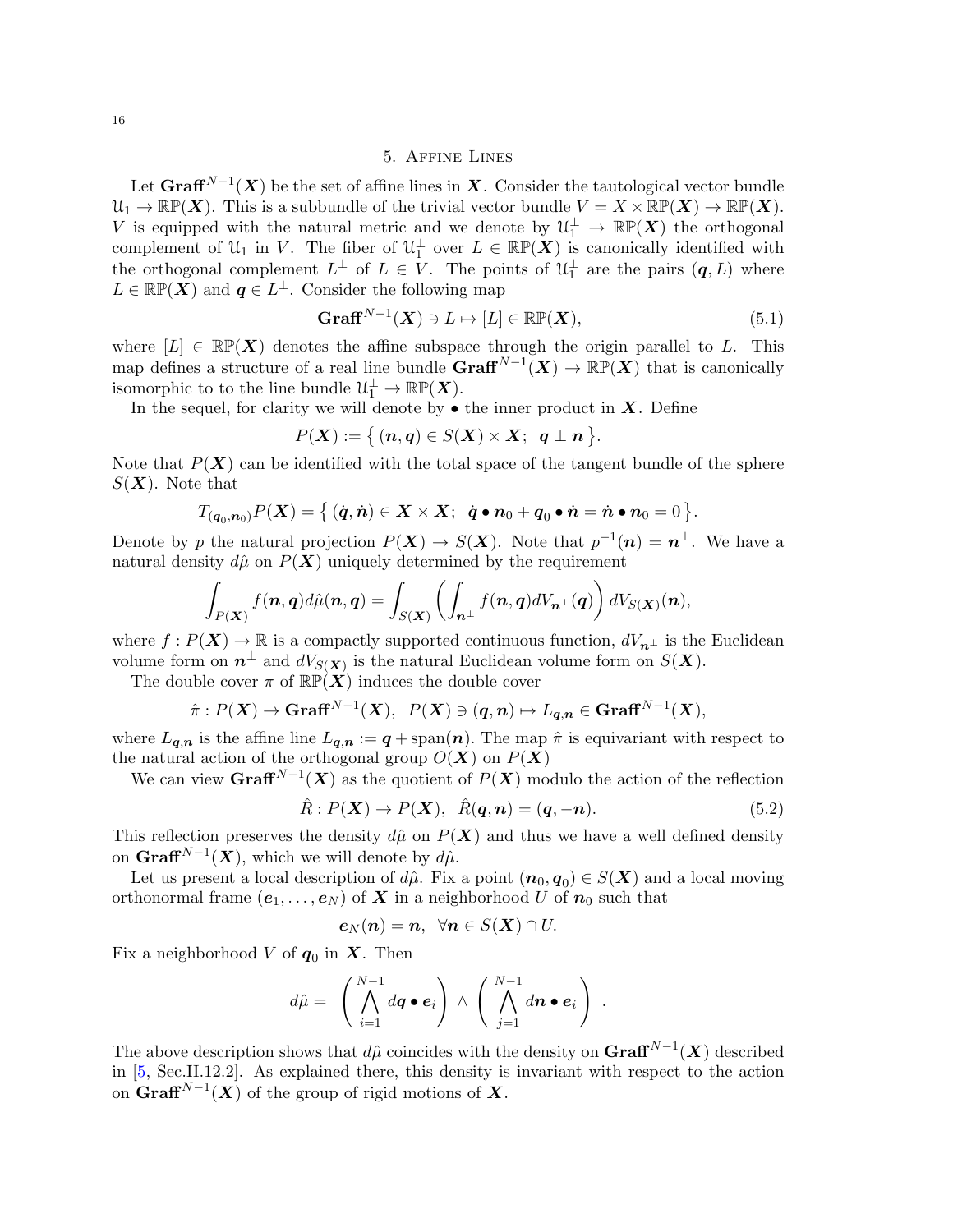#### 6. The Crofton Formula for Hypersurfaces

<span id="page-17-0"></span>Suppose that M is  $(N-1)$ -dimensional submanifold of X. For any affine line  $L \in$ **Graff**<sup>N-1</sup>(X) we denote by  $|L \cap M| \in \mathbb{Z}_{\geq 0} \cup \{\infty\}$  the cardinality of the intersection  $L \cap M$ .

Theorem 6.1 (Crofton). The function

$$
\mathbf{Graff}^{N-1}(\boldsymbol{X})\ni L\mapsto |L\cap M|\in\mathbb{R}
$$

is measurable and

<span id="page-17-1"></span>
$$
\int_{\mathbf{Graff}^{N-1}(\mathbf{X})} |L \cap M| \, |d\hat{\mu}(L)| = \frac{\pi^{\frac{N}{2}} \Gamma(\frac{N}{2})}{\Gamma(\frac{N-1}{2}) \Gamma(\frac{N+1}{2})} \operatorname{vol}_{N-1}(M). \tag{6.1}
$$

Proof. Consider the incidence variety

$$
\mathfrak{I}(M):=\big\{(\boldsymbol{p},L)\in M\times\mathbf{Graff}^{N-1}(\boldsymbol{X});\;\;\boldsymbol{p}\in L\big\}.
$$

Define

$$
\hat{\mathcal{I}}(M):=\big\{(\pmb{p},\pmb{n},\pmb{q})\in M\times P(\pmb{X});\;\; \pmb{q}=\text{Proj}_{\pmb{n}}^{\perp}\pmb{p}\,\big\},
$$

where  $\text{Proj}_{n^{\perp}} p = p - (p \cdot n)n$  is the orthogonal projection onto the orthogonal complement of span $(n)$ .

We have a 2 : 1 covering map  $\hat{J}(M) \to J(M)$  that sends  $(p, n, \text{Proj}_{\mathbf{n}}^{\perp} p)$  to the pair  $(p, L_{q,n}) \in \mathfrak{I}(M), q = \text{Proj}_{n^{\perp}} p$ . In fact  $\mathfrak{I}(M)$  is the quotient of  $\widehat{\mathfrak{I}}(M)$  with respect to the action of the reflection

$$
(\boldsymbol{p}, \boldsymbol{n}, \boldsymbol{q}) \leftrightarrow (\boldsymbol{p}, -\boldsymbol{n}, \boldsymbol{q}). \tag{6.2}
$$

The space  $\hat{\mathcal{I}}(M)$  is a manifold since it is the graph of the map

 $Proj: M \times S(X) \rightarrow X$ ,  $Proj(\mathbf{p}, \mathbf{n}) = Proj_{\mathbf{n}^{\perp}} \mathbf{p}$ .

We deduce that the incidence variety  $\mathfrak{I}(M)$  is a submanifold of  $M \times \mathbf{Graff}^{N-1}(\mathbf{X})$ .

Consider natural projections

$$
\mathcal{H} \qquad \qquad \alpha \qquad \mathcal{H} \qquad \qquad \beta \qquad \qquad \alpha(\pmb{p},L) = \pmb{p}, \ \ \beta(\pmb{p},L) = L.
$$
 
$$
\text{Graff}^{N-1}(\pmb{X}),
$$

Note that the fiber  $\beta^{-1}(L)$  can be identified with the set  $L \cap M$ . The fiber of  $\alpha$  over  $p \in M$ can be identified with  $\mathbf{Graff}^{N-1}(\mathbf{X}, \mathbf{p}) \subset \mathbf{Graff}^{N-1}(\mathbf{X})$ , the space of affine lines through  $\boldsymbol{p}$ .

Note that we have a commutative diagram

$$
\mathfrak{I}(M) \xleftarrow{2:1} \hat{\mathfrak{I}}(M)
$$
\n
$$
\upbeta \qquad \qquad \downarrow \hat{\beta}
$$
\n
$$
\mathbf{Graff}^{N-1}(\boldsymbol{X}) \xleftarrow{2:1} P(\boldsymbol{X})
$$

where  $\hat{\beta}(\mathbf{p}, \mathbf{n}, \mathbf{q}) = (\mathbf{n}, \mathbf{q}), \mathbf{q} = \text{Proj}_{\mathbf{n}^{\perp}} \mathbf{p}$ . We denote by  $\hat{\alpha}$  the composition

$$
\hat{\mathfrak{I}}(M) \xrightarrow{2:1} \mathfrak{I}(M) \xrightarrow{\alpha} M.
$$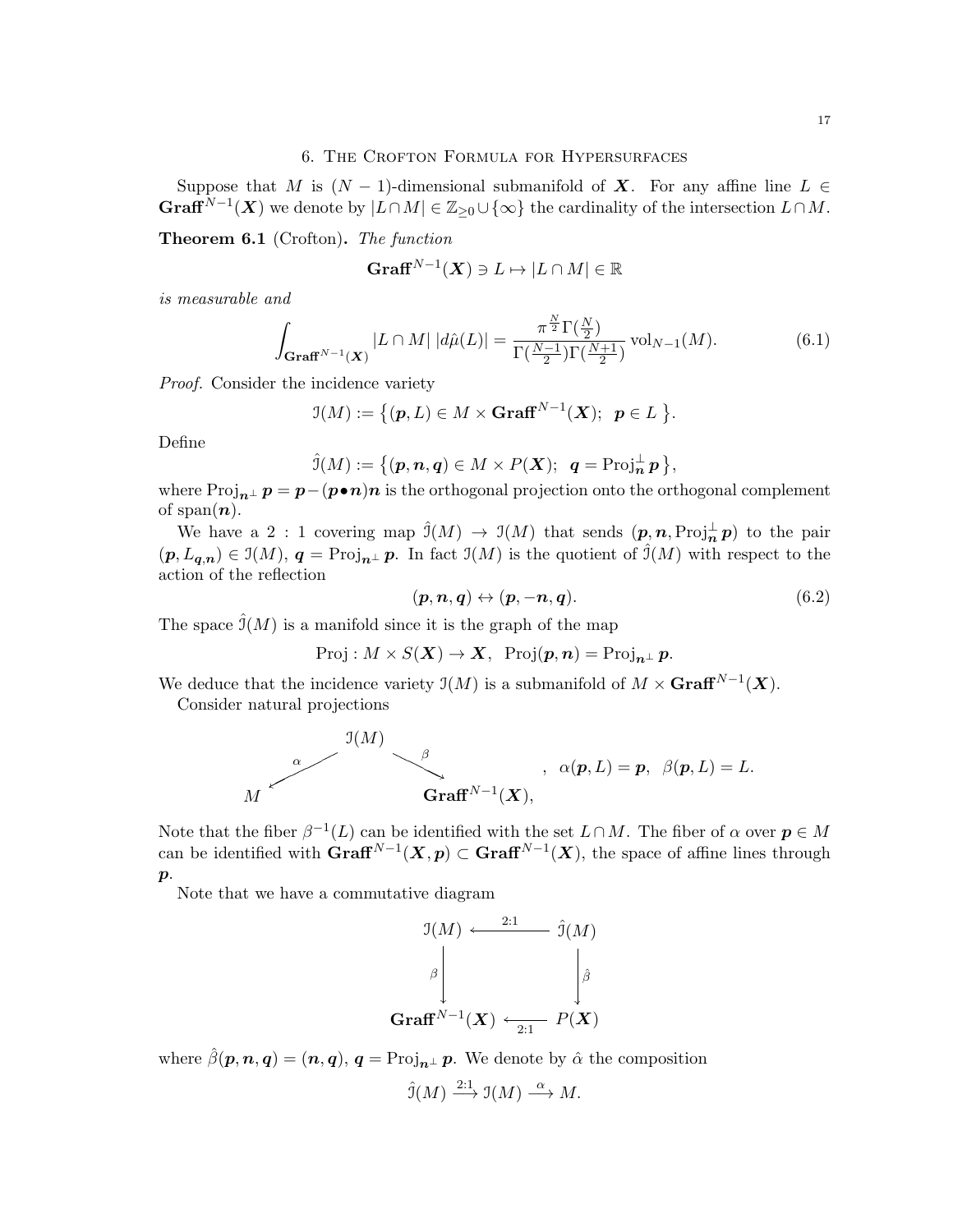We deduce

$$
\int_{\mathbf{Graff}^{N-1}(\mathbf{X})} |L \cap M| \, |d\hat{\mu}(L)| = \frac{1}{2} \int_{P(\mathbf{X})} |L_{\mathbf{q},\mathbf{n}} \cap M| \, |d\hat{\mu}(\mathbf{n},\mathbf{q})|.
$$

We deduce

$$
\int_{P(\mathbf{X})} |L_{\mathbf{q},\mathbf{n}} \cap M| \, |d\hat{\mu}(\mathbf{n},\mathbf{q})| \stackrel{(2.8)}{=} \int_{\hat{\mathfrak{I}}(M)} \hat{\beta}^* d\hat{\mu}(\mathbf{n},\mathbf{q}),
$$
\n
$$
\int_{\mathbf{Graff}^{N-1}(\mathbf{X})} |L \cap M| \, d\hat{\mu}(L) = \frac{1}{2} \int_{\hat{\mathfrak{I}}(M)} \hat{\beta}^* d\hat{\mu}(\mathbf{n},\mathbf{q}).
$$

Using  $(2.9)$  we deduce

$$
\int_{\hat{\mathfrak{I}}(M)}\hat{\beta}^{*}d\hat{\mu}(\boldsymbol{n},\boldsymbol{q})=\int_{M}\left(\int_{\hat{\alpha}^{-1}(\boldsymbol{p})}\frac{\hat{\beta}^{*}d\hat{\mu}}{\hat{\alpha}^{*}dV_{M}}\right)dV_{M}(\boldsymbol{p}),
$$

where  $dV_M$  is the volume density induced by the natural metric on  $M$ . We conclude that

<span id="page-18-0"></span>
$$
\int_{\mathbf{Graff}^{N-1}(\mathbf{X})} |L \cap M| d\hat{\mu}(L) = \frac{1}{2} \int_M \left( \int_{\hat{\alpha}^{-1}(\mathbf{p})} \frac{\hat{\beta}^* d\hat{\mu}}{\hat{\alpha}^* dV_M} \right) dV_M(\mathbf{p}). \tag{6.3}
$$

Let us compute

$$
\int_{\hat{\alpha}^{-1}({\bm p})} \frac{\hat{\beta}^* \mu}{\hat{\alpha}^* dV_M}
$$

We have

$$
\hat{\beta}(\boldsymbol{p}, \boldsymbol{n}, \text{Proj}_{\boldsymbol{n}^{\perp}} \boldsymbol{p}) = (\boldsymbol{n}, \text{Proj}_{\boldsymbol{n}^{\perp}} \boldsymbol{p}) = (\boldsymbol{n}, \boldsymbol{p} - (\boldsymbol{p} \cdot \boldsymbol{n}) \boldsymbol{n})
$$
\n
$$
\hat{\beta}^* d\hat{\mu} = \left| \left( \bigwedge_{i=1}^{N-1} d \left( (\boldsymbol{p} - (\boldsymbol{p} \cdot \boldsymbol{n}) \boldsymbol{n}) \bullet \boldsymbol{e}_i \right) \right) \wedge \left( \bigwedge_{j=1}^{N-1} d\boldsymbol{n} \bullet \boldsymbol{e}_j \right) \right|
$$
\n
$$
= \left| \left( \bigwedge_{i=1}^{N-1} (d\boldsymbol{p} - (\boldsymbol{p} \cdot \boldsymbol{n}) d\boldsymbol{n}) \bullet \boldsymbol{e}_i \right) \wedge \left( \bigwedge_{j=1}^{N-1} d\boldsymbol{n} \bullet \boldsymbol{e}_j \right) \right|
$$
\n
$$
= \left| \left( \bigwedge_{i=1}^{N-1} d\boldsymbol{p} \bullet \boldsymbol{e}_i \right) \wedge \left( \bigwedge_{j=1}^{N-1} d\boldsymbol{n} \bullet \boldsymbol{e}_j \right) \right|
$$
\n6. M. Note that

Fix a point  $p_0 \in M$ . Note that

$$
\hat{\alpha}^{-1}(\mathbf{p}_0) = \{ (p_0, \mathbf{n}, \text{Proj}_{\mathbf{n}^{\perp}} \mathbf{p}_0); \ \mathbf{n} \in S(\mathbf{X}) \}.
$$

Note that we have a natural diffeomorphism

$$
\Phi_{\boldsymbol{p}_0}:S(\boldsymbol{X})\to\hat{\alpha}^{-1}(\boldsymbol{p}_0),\;\; \boldsymbol{n}\mapsto\Phi_{\boldsymbol{p}_0}(\boldsymbol{n})=(\boldsymbol{p}_0,\boldsymbol{n},\text{Proj}_{\boldsymbol{n}^\perp}\boldsymbol{p}_0).
$$

Fix an orthonormal frame  $(\boldsymbol{u}_1, \dots, \boldsymbol{u}_{N-1}, \boldsymbol{u}_N)$  of  $\boldsymbol{X}$  near  $\boldsymbol{p}_0$  such that  $\boldsymbol{u}_N$  is a unit normal vector field along M. We denote this unit normal vector vield by  $\nu(p)$  so  $\nu(p)^{\perp} = T_p M$ . Note that the hyperplane  $n^{\perp}$  intersects the hyperplane  $T_{p_0}M$  transversally if and only if  $n \neq \pm \nu(p_0)$ . Denote by  $F_{p_0}$  the fiber  $\alpha^{-1}(p_0)$  with the points  $\Phi_{p_0}(\pm \nu(p_0))$  removed. We have

<span id="page-18-1"></span>
$$
\int_{\hat{\alpha}^{-1}(\boldsymbol{p}_0)} \frac{\hat{\beta}^* d\hat{\mu}}{\hat{\alpha}^* dV_M} = \int_{F_{\boldsymbol{p}_0}} \frac{\hat{\beta}^* d\hat{\mu}}{\hat{\alpha}^* dV_M} \tag{6.4}
$$

Fix a point  $(p_0, n_0, q_0) \in F_{p_0}$ ,  $q_0 = \text{Proj}_{n_0^{\perp}} p_0$ ,  $n_0 \neq \pm \nu(p_0)$ . Next, fix an orthonormal frame  $e_1, \ldots, e_N$  of X along  $S(X)$  near  $n_0$  such that  $n_0 = e_N(n_0)$ .

18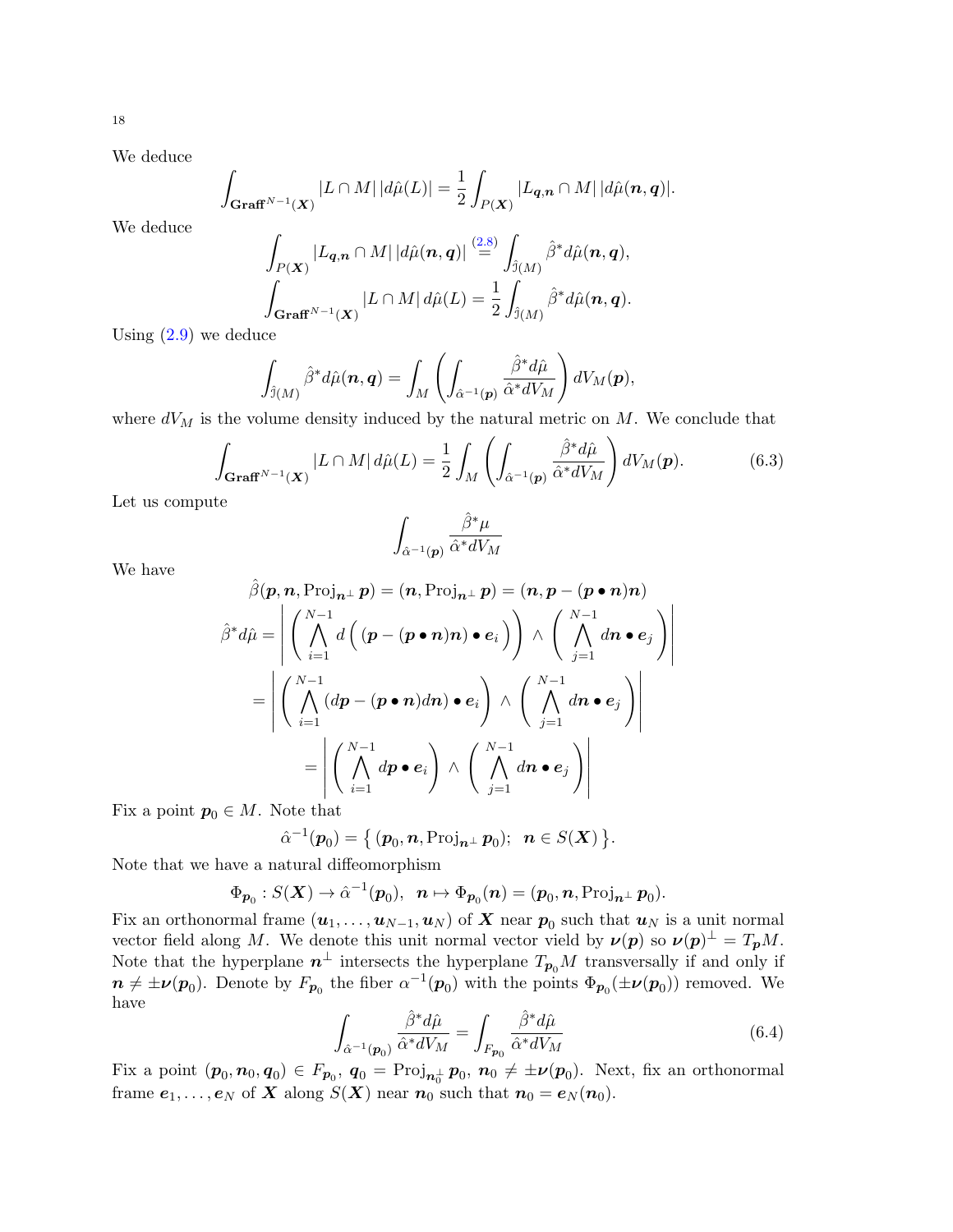$$
\hat{\boldsymbol{u}}_i := (\boldsymbol{u}_i, 0, \text{Proj}_{\boldsymbol{n}_0} \boldsymbol{u}_i) \in T_{\boldsymbol{p}_0, \boldsymbol{n}_0, \boldsymbol{q}_0} \hat{J}(M), \ \ i = 1, \ldots, N-1.
$$

Note that

$$
\hat{\beta}_*(\hat{\boldsymbol{u}}_i)=\boldsymbol{u}_i, \ \ dV_M(\boldsymbol{u}_1,\ldots,\boldsymbol{u}_{N-1})=1.
$$

Now observe that

$$
\left(\bigwedge_{i=1}^{N-1} dp \bullet e_i\right)\left(\hat{\boldsymbol{u}}_1,\ldots,\hat{\boldsymbol{u}}_{N-1}\right)\big|_{\boldsymbol{p}_0,\boldsymbol{n}_0,\boldsymbol{q}_0} = \det\left(\boldsymbol{u}_i(\boldsymbol{n}_0)\bullet e_j(\boldsymbol{n}_0)\right)_{1\leq i,j\leq N-1} \\ = \boldsymbol{u}_{N-1}(\boldsymbol{p}_0)\bullet e_{N-1}(\boldsymbol{n}_0) = \cos\angle\left(\boldsymbol{u}_{N-1}(\boldsymbol{p}_0),e_{N-1}(\boldsymbol{n}_0)\right).
$$

$$
= \boldsymbol{u}_{N-1}(\boldsymbol{p}_0) \bullet \boldsymbol{e}_{N-1}(\boldsymbol{n}_0) = \cos \angle (\boldsymbol{u}_{N-1}(\boldsymbol{p}_0), \boldsymbol{e}_{N-1}(\boldsymbol{n}_0))
$$
  
of (see Figure 1 for an explanation)

On the other hand (see Figure [1](#page-19-0) for an  $\exp$ 

$$
\cos\angle\bigl(\,\boldsymbol{u}_{N-1}(\boldsymbol{p}_0),\boldsymbol{e}_{N-1}(\boldsymbol{n}_0)\,\bigr)=\sin\angle\bigl(\,\boldsymbol{\nu}(\boldsymbol{p}_0),\boldsymbol{n}_0\,\bigr)
$$



<span id="page-19-0"></span>FIGURE 1. Planes intersecting transversally.

We deduce that

$$
\left.\frac{\beta^*d\hat{\mu}}{\hat{\alpha}^*dV_M}\right|_{\mathcal{P}_0,\mathcal{D}_0,\mathcal{q}_0}=\sin\angle\big(\,\boldsymbol\nu(\mathcal{p}_0),\mathcal{n}_0\,\big)\left(\bigg[\bigwedge_{j=1}^{N-1}d\mathcal{n}\bullet\boldsymbol{e}_i\,\bigg)\right]\bigg|_{\mathcal{D}_0}
$$

We deduce that

$$
\int_{F_{\boldsymbol{p}_0}} \frac{\beta^* d\hat{\mu}}{\hat{\alpha}^* dV_M} = \int_{S(\boldsymbol{X})} \sin \angle (\boldsymbol{\nu}(\boldsymbol{p}_0), \boldsymbol{n}) \Phi_{\boldsymbol{p}_0}^* \rho(\boldsymbol{n})
$$

Now observe that the density on  $S(X)$  is none other than the volume density defined by the round metric so

<span id="page-19-1"></span>
$$
\int_{F_{\mathcal{P}_0}} \frac{\beta^* \mu}{\hat{\alpha}^* dV_M} = \underbrace{\int_{S(\mathbf{X})} \sin \angle (\boldsymbol{\nu}_0, \boldsymbol{n}) dV_{S(\mathbf{X})}(\boldsymbol{n})}_{=:I_N(\boldsymbol{\nu}_0)}, \quad \boldsymbol{\nu}_0 = \boldsymbol{\nu}(\boldsymbol{p}_0). \tag{6.5}
$$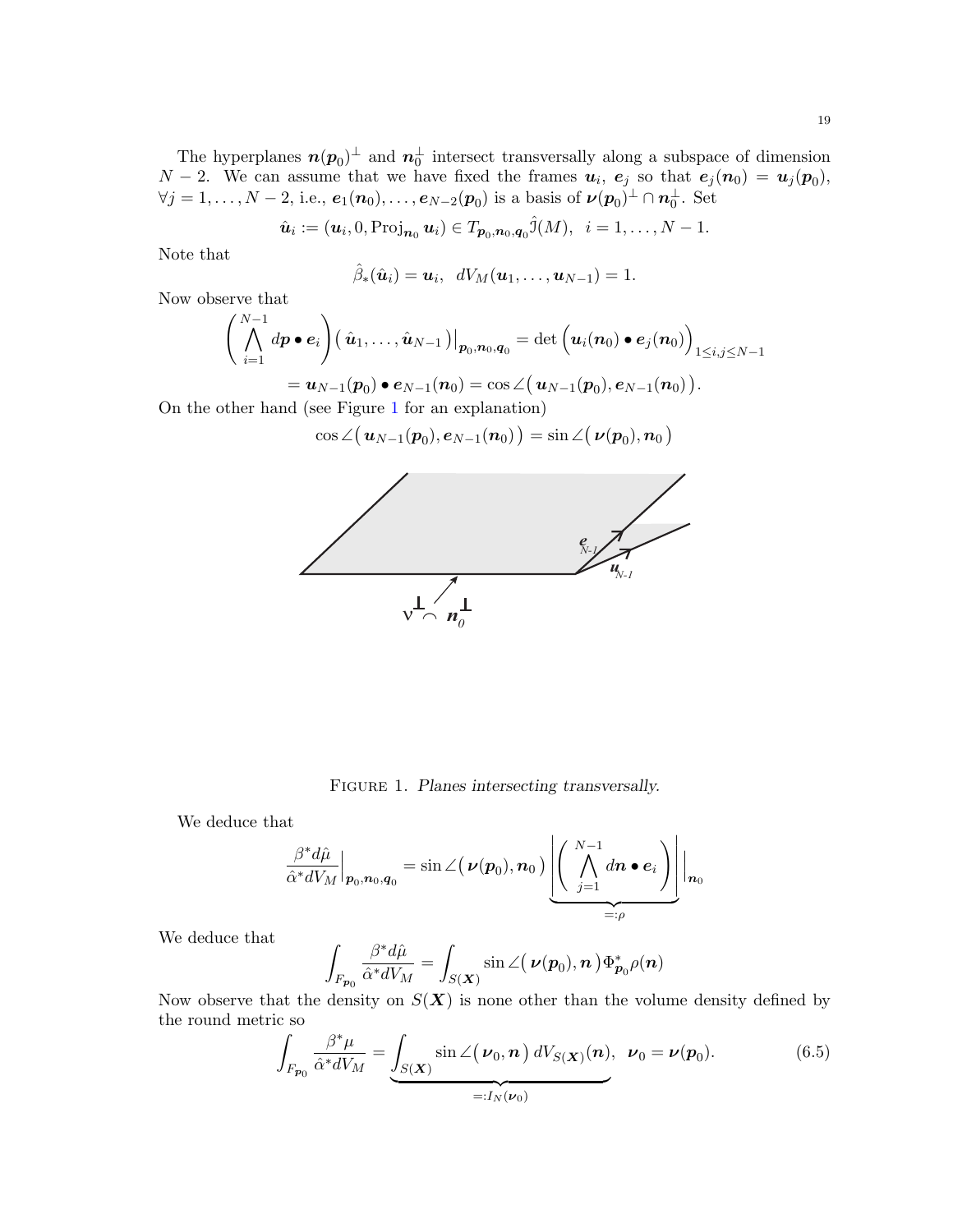Due to the rotational symmetry of the sphere, the integral  $I_N(\nu_0)$  is independent of  $\nu_0$  so it is a number that depends only on the dimension  $N$ . More precisely we have the following lemma.

<span id="page-20-1"></span>**Lemma 6.2.** Let  $\nu \in S(X)$ . Then

$$
I_N = \int_{S(\boldsymbol{X})} \sin \angle (\boldsymbol{\nu}, \boldsymbol{n}) dV_{S(\boldsymbol{X})}(\boldsymbol{n}) = 2 \frac{\boldsymbol{\sigma}_{N-2} \boldsymbol{\sigma}_N}{\boldsymbol{\sigma}_{N-1}} = \frac{2 \pi^{n/2} \Gamma(\frac{N}{2})}{\Gamma(\frac{N-1}{2}) \Gamma(\frac{N+1}{2})}.
$$

*Proof.* Fix an orthonormal basis  $\mathbf{b}_1, \ldots, \mathbf{b}_N$  of **X** such that  $\mathbf{b}_N = \boldsymbol{\nu}$ . Now let

$$
f: S(\mathbf{X}) \to [-1,1], f(n) = \cos \angle(\nu, n).
$$

Concretely,  $f(x_1, \ldots, x_N) = x_N$ ,  $\forall (x_1, \ldots, x_N) \in S(\mathbf{X})$ , where  $(x_1, \ldots, x_N)$  denote the Euclidean coordinates determined by the basis  $\mathbf{b}_1, \ldots, \mathbf{b}_N$ . Then by the coarea formula we have √

<span id="page-20-0"></span>
$$
I_N = \int_{S(\mathbf{X})} \sin \angle(\boldsymbol{\nu}, \boldsymbol{n}) dV_{S(\mathbf{X})}(\boldsymbol{n}) = \int_{-1}^1 \left( \int_{f^{-1}(t)} \frac{\sqrt{1-t^2}}{J_f} dV_{f^{-1}(t)} \right) dt \qquad (6.6)
$$

As shown in Example [2.7](#page-7-0)

$$
J_f(\boldsymbol{n}) = \|\nabla f(\boldsymbol{n})\| = \sqrt{1-t^2}, \ \ t = f(\boldsymbol{n}).
$$

From [\(6.6\)](#page-20-0) we deduce

$$
I_N = \int_{-1}^{1} \left( \int_{f^{-1}(t)} dV_{f^{-1}(t)} \right) dt = \int_{-1}^{1} \left( 1 - t^2 \right)^{\frac{N-2}{2}} \sigma_{N-2} dt = 2\sigma_{N-2} \int_{0}^{1} \left( 1 - t^2 \right)^{\frac{N-2}{2}} dt
$$
  

$$
\stackrel{t \to \sqrt{u}}{=} \sigma_{N-2} \int_{0}^{1} \left( 1 - u \right)^{\frac{N}{2}-1} u^{\frac{1}{2}-1} du = \sigma_{N-2} B \left( \frac{1}{2}, \frac{N}{2} \right) = \sigma_{N-2} \frac{\Gamma(\frac{N}{2}) \Gamma(\frac{1}{2})}{\Gamma(\frac{N+1}{2})}
$$
  

$$
\stackrel{(2.5)}{=} \frac{\sigma_{N-2} \sigma_N}{\sigma_{N-1}} = \frac{2\pi^{n/2} \Gamma(\frac{N}{2})}{\Gamma(\frac{N-1}{2}) \Gamma(\frac{N+1}{2})}.
$$

From Lemma  $6.2$  and equations  $(6.3)$ ,  $(6.4)$ , and  $(6.5)$  we conclude

$$
\int_{\mathbf{Graff}^{N-1}(\mathbf{X})} |L \cap M| d\mu(L) = \frac{I_N}{2} \int_M dV_M(\mathbf{p}) = \frac{\pi^{N/2} \Gamma(\frac{N}{2})}{\Gamma(\frac{N-1}{2}) \Gamma(\frac{N+1}{2})} \text{vol}_{N-1}(M).
$$

**Remark 6.3.** (a) Note that, when  $N = 2$ , a curve in  $\mathbb{R}^2$  is also a codimension 1 submanifold of  $\mathbb{R}^2$ . In this case the constants that appear in the Crofton formulæ  $(4.1)$  and  $(6.1)$  coincide

$$
\frac{\pi^{\frac{N-1}{2}}}{\Gamma(\frac{N+1}{2})} = \frac{\pi^{n/2}\Gamma(\frac{n}{2})}{\Gamma(\frac{n-1}{2})\Gamma(\frac{n+1}{2})} = 2.
$$

(b) When  $N = 3$  the constant that appears in the Crofton formula  $(4.1)$  is

$$
\frac{\pi^{\frac{N-1}{2}}}{\Gamma(\frac{N+1}{2})}=\pi
$$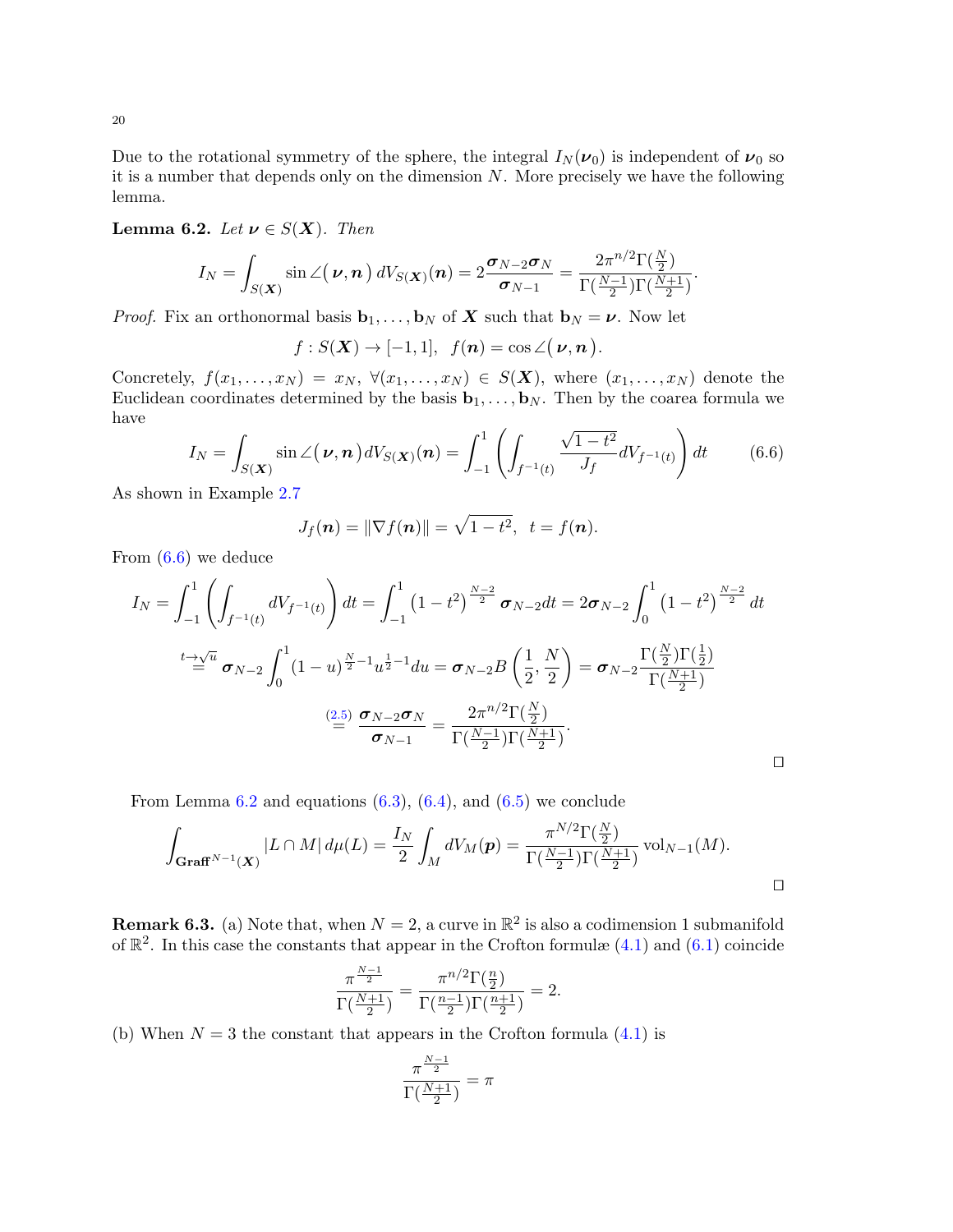and the constant that appears in the Crofton formula [\(6.1\)](#page-17-1) is

$$
\frac{\pi^{N/2}\Gamma(\frac{N}{2})}{\Gamma(\frac{N-1}{2})\Gamma(\frac{n+1}{2})} = \frac{\pi^2}{2}.
$$

 $\Box$